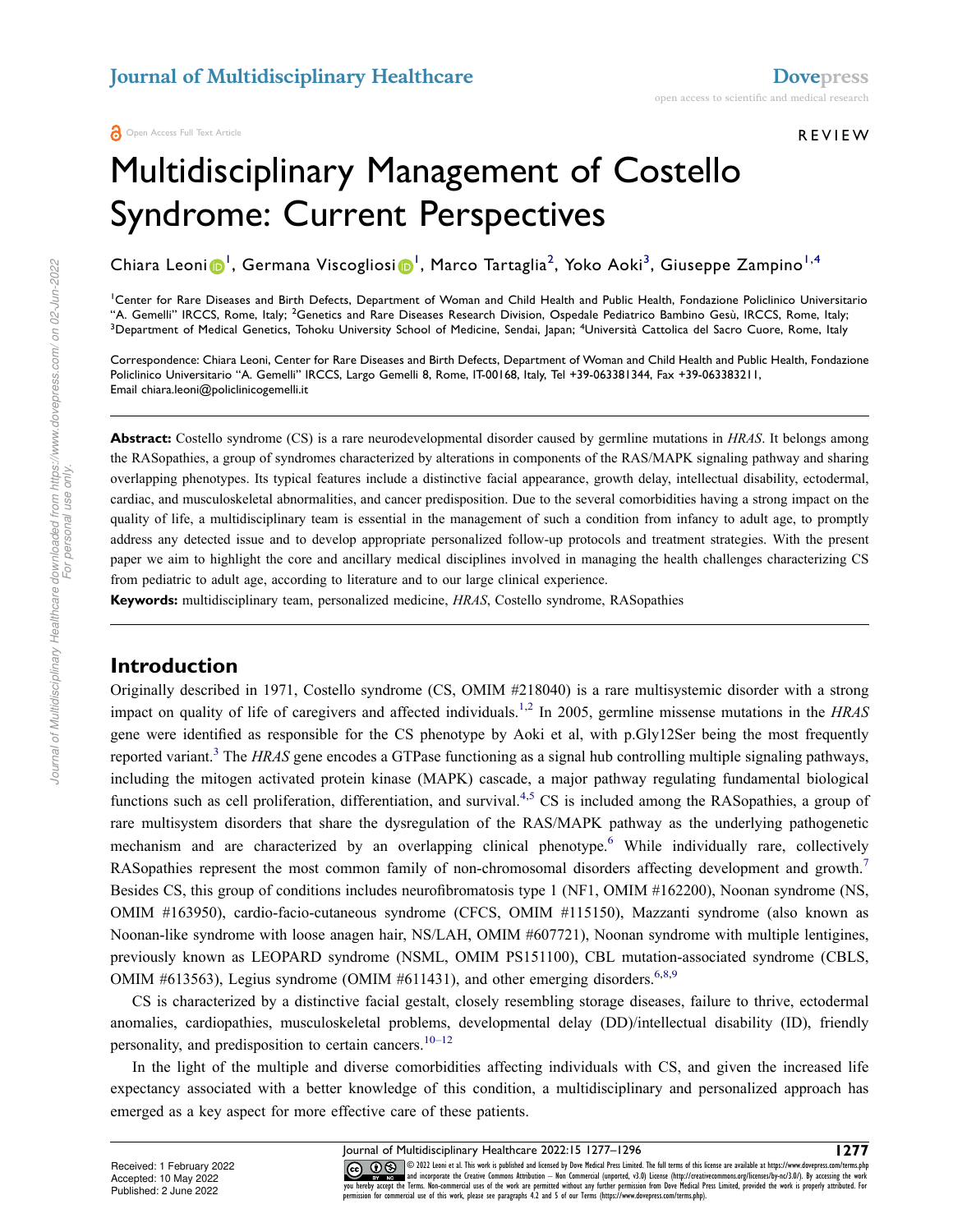This paper provides an overview of the workflow that we routinely apply for the multidisciplinary management of individuals affected by this rare disorder.

### From Clinical Suspicion to Molecular Diagnosis: *HRAS* Variants – from 2005 to Date In 2005, using a candidate gene analysis, Aoki et al identified four heterozygous missense mutations of *HRAS*, including p.Gly12Ser, p.Gly12Val, and p.Gly13Asp, in 12 patients with Costello syndrome, all of which had previously been reportedas somatic lesions in various tumors ([Figure 1](#page-1-0)). $<sup>3</sup>$  $<sup>3</sup>$  $<sup>3</sup>$ </sup>

<span id="page-1-7"></span><span id="page-1-6"></span><span id="page-1-5"></span><span id="page-1-4"></span><span id="page-1-2"></span><span id="page-1-1"></span>So far, germline *HRAS* mutations have been identified in more than 90% of patients with Costello syndrome.<sup>[3](#page-15-2)[,13–](#page-15-11)[17](#page-15-12)</sup> These mutations are generally de novo events, indicating autosomal dominant inheritance. The p.Gly12Ser substitution has been identified in approximately 80% of patients. It has been suggested that patients with p.Gly12Ala have higher risk of malignancythan those with p.Gly12Ser ([Table 1](#page-2-0)).<sup>[18](#page-15-13)</sup> p.Gly12Asp, p.Gly12Glu, and p.Gly12Cys are associated with severe neonatal phenotypes with pleural/pericardial effusion, congenital lung and airway abnormalities, and cardiomegaly [\(Table 1\)](#page-2-0).[15](#page-15-14)[,17,](#page-15-12)[19–](#page-15-15)[21,](#page-15-16) Recently, the p.Gly12Asp variant was described in a 31-year-old patient with special but milder manifestations.<sup>[22](#page-15-17)</sup> Only seven patients have been reported with p.Gly12Val. This amino acid change is associated with a severe lethal phenotype, including severe hypertrophic cardiomyopathy (HCM), fetal hydrops, and hepatomegaly.<sup>[3](#page-15-2)[,23–](#page-15-18)[25](#page-15-19)</sup> Excessive amounts of neuromuscular spindles have been identified in two patients carrying the p.Gly12Val substitution.<sup>[24](#page-15-20)[,26](#page-15-21)</sup> p.Gly13Cys is associated with distinctive phenotypes, including dolichocilia (extremely long eye lashes) and loose anagen hair without multifocal atrial tachycardia.<sup>[27](#page-15-22)</sup> p.Gly13Asp is associated with less coarse facial features and slow-growing sparse hair, resembling loose anagen hair.<sup>[28](#page-15-23)</sup> Individuals heterozygous for the p.Gly13Cys or p.Gly13Asp changes have been reported to develop papillomata or vascular proliferation lesions, but not malignant tumors.<sup>[28](#page-15-23)[,29](#page-15-24)</sup> A less evident phenotype has been suggested in patients with rare mutations at codon 58 (p.Thr58Ile),<sup>[30](#page-16-0)</sup> 60 (p.Gly60Asp),<sup>[31](#page-16-1)</sup> 117 (p.Lys117Arg),<sup>[32](#page-16-2)</sup> and 146 (p.Ala146Thr/Val/Pro).[29,](#page-15-24)[33](#page-16-3)[,34](#page-16-4) The p.Thr58Ile variant was observed in a girl with no intellectual disability but with severe  $HCM;^{30}$  $HCM;^{30}$  $HCM;^{30}$  the rare p.Gly60Val variant was associated to subtle dysmorphic features and early death, highlighting how individuals with less evident CS characteristics may not have a more benign development.<sup>[35](#page-16-5)</sup>

<span id="page-1-14"></span><span id="page-1-13"></span><span id="page-1-12"></span><span id="page-1-11"></span><span id="page-1-10"></span><span id="page-1-9"></span><span id="page-1-8"></span>The c.64C>A (p.Glu22Lys) mutation has been identified in patients with fatal congenital HCM and pancreatic nodule and in patients with congenital myopathy and excessive amount of muscle spindles. $26,36$  $26,36$ 

<span id="page-1-15"></span><span id="page-1-3"></span>As anticipated, the vast majority of pathogenic variants occur as de novo events.<sup>[17](#page-15-12)</sup> Anyway, in one family, the p. Thr58Ile substitution was reported in a son–father pair, the former showing macrocephaly and HCM and the latter apparently without any evidence of cognitive and cardiac involvement.<sup>[37](#page-16-7)</sup> Also a case in which p.Gly60Asp mutation was

<span id="page-1-0"></span>

<span id="page-1-17"></span><span id="page-1-16"></span>**Figure 1** *HRAS* domain structure and pathogenic variants of *HRAS* identified in patients with Costello syndrome. Upper panel shows missense mutations, and lower panel shows intragenic duplications. More than 90% of pathogenic variants are clustered in codons 12 and 13. It has been shown that mutations at these codons impair the intrinsic GTPase activity, resulting in constitutive activations of downstream effectors.<sup>[3](#page-15-2)[,9,](#page-15-8)[136](#page-19-0)</sup> Reproduced from Aoki Y, Niihori T, Banjo T, et al. Gain-of-function mutations in RIT1 cause Noonan syndrome, a RAS/MAPK pathway syndrome. Am J Hum Genet. 2013;93(1):173–180. Copyright © 2013 The American Society of Human Genetics. Published by Elsevier Inc. All rights reserved.<sup>[137](#page-19-1)</sup> The de novo 10-nucleotide-long deletion within the intron-D-exon (IDX) is not shown in the figure.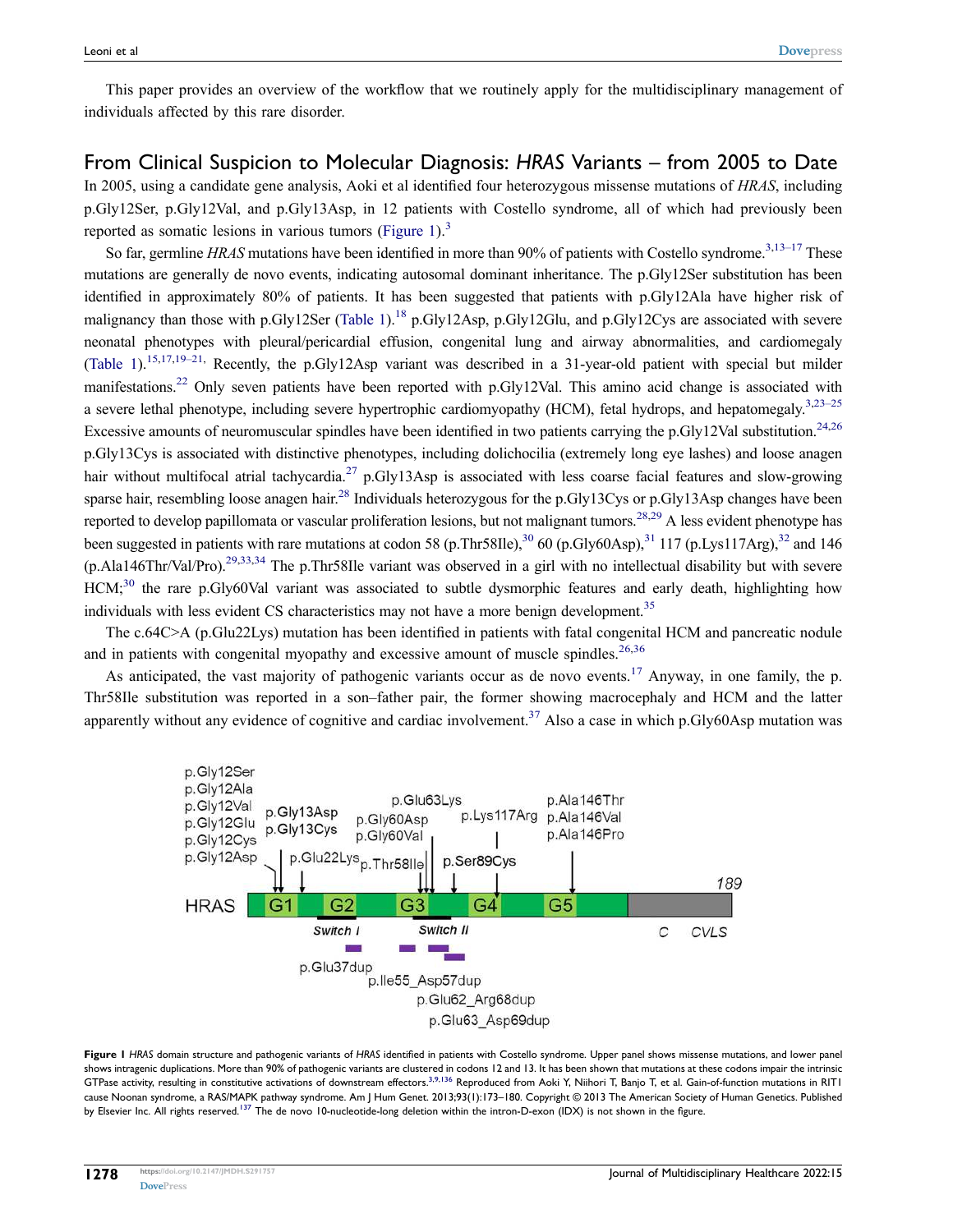| <b>Missense Change</b>           | <b>Clinical Description</b>                                | <b>References</b>   |
|----------------------------------|------------------------------------------------------------|---------------------|
| p.Gly12Ser                       | Classic phenotype of CS; 80% of reported cases             | [3, 13]             |
| p.Gly12Ala                       | Classic phenotype of CS; increased risk of malignancy      | [18]                |
|                                  | compared to p.Gly12Ser                                     |                     |
| p.Gly12Val                       | Severe lethal phenotype: HCM, PVS, conduction              | $[3,23-25]$         |
|                                  | disturbances, fetal hydrops, hepatomegaly, excessive       |                     |
|                                  | amount of neuromuscular spindles. Most patients died       |                     |
|                                  | before 18 months of age                                    |                     |
| p.Gly12Glu                       | Severe neonatal phenotype with pleural/pericardial         | $[15, 17, 19 - 21]$ |
| p.Gly12Cys                       | effusion, congenital lung and airway abnormalities,        |                     |
| p.Gly12Asp                       | HCM, PVS, cardiomegaly, patent foramen ovale, and          |                     |
|                                  | conduction disturbances                                    |                     |
| p.Gly13Asp                       | Less coarse facial features, slow growing sparse hair, no  | [3, 28, 29]         |
|                                  | malignant tumors reported to date                          |                     |
| p.Gly13Cys                       | Less coarse facial features, absence of multifocal atrial  | [3, 27]             |
|                                  | tachycardia and ulnar deviation of the wrist, fewer        |                     |
|                                  | neurological anomalies, no malignant tumors reported       |                     |
|                                  | to date                                                    |                     |
| p.Glu22Lys                       | Unusually severe fatal manifestation of HCM and            | [26, 36]            |
|                                  | hyperinsulinemic hypoglycemia or mild HCM and excess       |                     |
|                                  | of muscle spindles                                         |                     |
| p.Gly60Val                       | Severe lethal phenotype                                    | $[35]$              |
| p.Thr58lle                       | Milder/less evident phenotype                              | [30, 37]            |
| p.Gly60Asp                       |                                                            | $[31]$              |
| p.Lys I I 7Arg                   |                                                            | $[32]$              |
| p.Ala146Thr                      |                                                            | [29, 33, 34]        |
| p.Ala I 46Val                    |                                                            |                     |
| p.Ala I 46Pro                    |                                                            |                     |
| p.Ser89Cys                       | Two siblings had severe fetal hydrops, but benign clinical | [43]                |
|                                  | course; the variant was inherited from the                 |                     |
|                                  | asymptomatic father                                        |                     |
| <b>Duplications</b>              | <b>Clinical Description</b>                                |                     |
| p.Glu37dup                       | Mental retardation, short stature, sparse hair, mild       | [44]                |
|                                  | musculoskeletal manifestations                             |                     |
| p.Glu62_Arg68dup                 | Milder/attenuated phenotype                                | [45, 47]            |
| p.Glu63_Asp69dup                 |                                                            | $[46 - 48]$         |
| p.lle55 Asp57dup                 |                                                            | $[47]$              |
| <b>Deletions</b>                 | <b>Clinical Description</b>                                |                     |
| c.481 490delGGGACCCTCT,          | Developmental delay, intellectual disability, ASD          | [49]                |
| NM 176795.4; p.Leu163ProfsTer52, | features, distinctive coarse facies, reduced growth,       |                     |
| NP 789765.1                      | ectodermal anomalies                                       |                     |

<span id="page-2-0"></span>**Table 1** Genotype-phenotype relationships in Costello syndrome with missense *HRAS* variants, duplications, and deletions

<span id="page-2-8"></span><span id="page-2-7"></span><span id="page-2-6"></span><span id="page-2-5"></span><span id="page-2-4"></span><span id="page-2-3"></span><span id="page-2-2"></span><span id="page-2-1"></span>transmitted from a mother with subtle dysmorphic features to the son with a mild phenotype was reported.<sup>[31](#page-16-1)</sup> Patients who were suspected to have somatic mosaic mutation or germ cell mosaicism in *HRAS* were reported.<sup>38-[41](#page-16-9)</sup> Indeed cases of brothers affected by CS most probably due to germline mosaicism were described.<sup>[42](#page-16-10)</sup> The p.Ser89Cys variant was described in two siblings with a milder phenotype and their asymptomatic father.<sup>[43](#page-16-11)</sup>

Other than missense mutations in *HRAS*, intragenic duplications/deletions were also identified in a small proportion of patients with clinical features fitting or suggestive of CS. p.Glu37dup has been identified in two patients with mental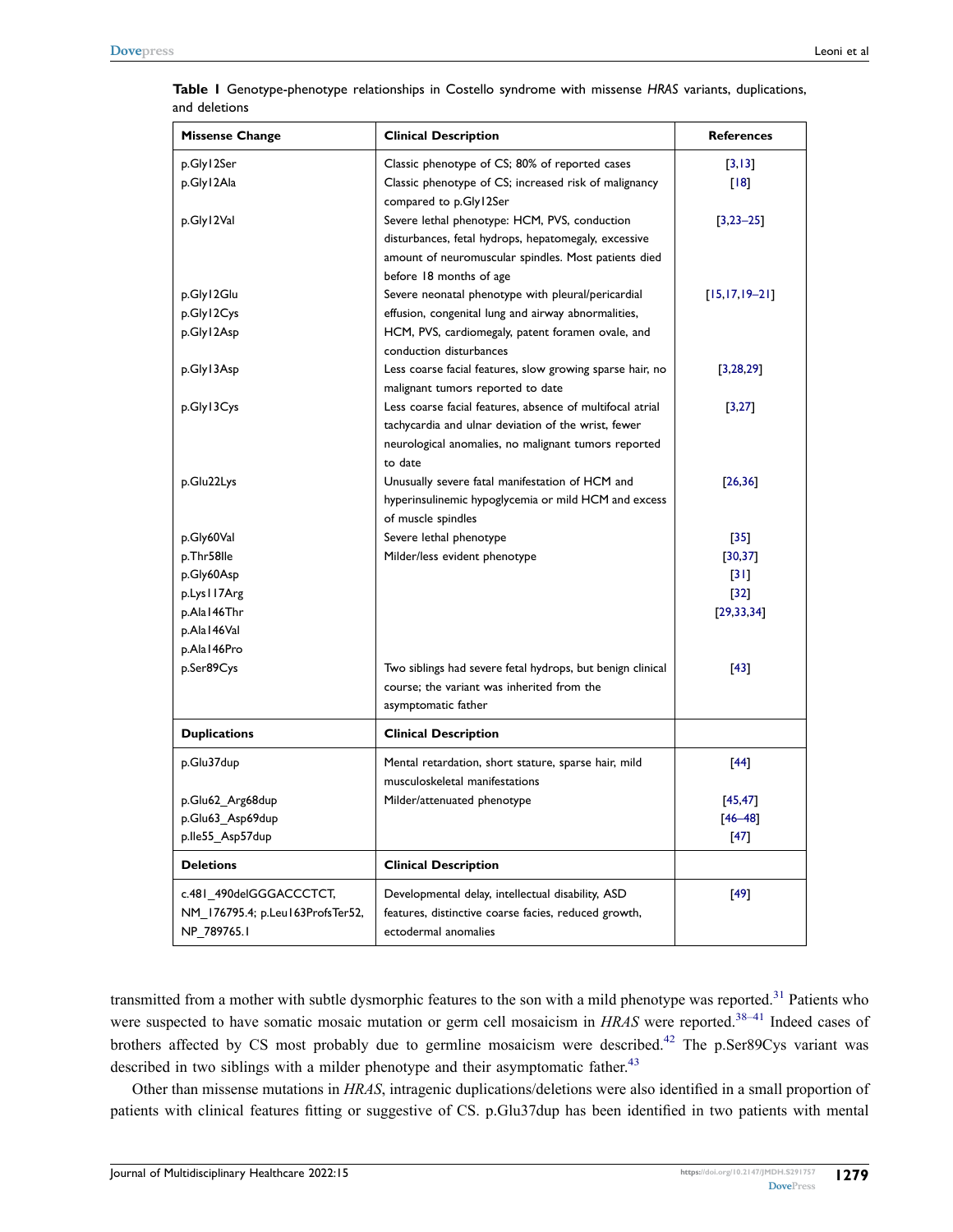retardation, short stature, sparse hair, and mild musculoskeletal manifestations.<sup>[44](#page-16-12)</sup> p.Ile55\_Asp57dup, p.Glu62\_Arg68dup, and p.Glu63 Asp69dup have been identified in six patients with a milder or attenuated phenotype.<sup>[45–](#page-16-13)[48](#page-16-16)</sup> Finally, a de novo 10-nucleotide-long deletion within the intron-D-exon (IDX) exon of the gene was identified in a subject with DD/ID, autistic features, distinctive coarse facies, reduced growth, and ectodermal anomalies.<sup>[49](#page-16-17)</sup> Of note, this deletion was demonstrated to affect *HRAS* transcript processing, promoting constitutive retention of exon IDX, which is generally skipped during *HRAS* transcript processing, resulting in a stable and mildly hyperactive GDP/GTP-bound protein constitutively targeted to the plasma membrane.<sup>[49](#page-16-17)</sup>

### Early Diagnosis of Costello Syndrome: Prenatal Findings and Perinatal Features

To schedule a proper monitoring and treatment program, prompt diagnosis at birth or even prenatally has a decisive value. Anticipatory understanding of the possible complications is beneficial for a more effective management, helping physicians to apply a multidisciplinary health approach since birth and to adequately support the family. Furthermore, issues that may develop during pregnancy, such as arrhythmias, macrosomia, relative macrocephaly, and risks of preterm birth, could be more easily addressed if both the medical team and the parents are aware of them, drastically reducing labor-related complications.

<span id="page-3-3"></span>Key diagnostic elements that may raise the suspicion of CS in utero are polyhydramnios (which is reported in most pregnancies), supraventricular tachycardia, increased nuchal translucency, macrosomia and macrocephaly (usually after the 20th week of gestation), and peculiar fetal posture; reduced length of long bones has also been reported.<sup>[50](#page-16-18)</sup> Fetal arrhythmias are rare and usually responsive to therapy.<sup>[50,](#page-16-18)[51](#page-16-19)</sup> The most common cause of polyhydramnios in association to fetal macrosomia is maternal diabetes, but once this condition is ruled out other causes of increased fetal size such as CS should be considered. $52$ 

<span id="page-3-5"></span>A feature that may help gynecologists in the differential diagnosis is that fetuses with CS have increased head size and body weight, but length is within the reference range. This is probably because macrosomia is mostly related to subcutaneous edema rather than a real overgrowth.<sup>[25](#page-15-19)</sup>

<span id="page-3-1"></span>Most cases with a prenatal diagnosis reported in literature showed a severe phenotype associated to rare variants (eg, p.Gly12Val), often resulting in intrauterine or early postnatal death.<sup>[21](#page-15-16)[,25](#page-15-19)</sup>

<span id="page-3-4"></span>Typical features of newborns with CS include a characteristic facial gestalt with hypertelorism, low-set and posteriorly angulated ears, short nose with bulbous tip, full lips, and macrostomia. Hand posture is also distinctive, with clenched fists and overlapping of fingers.<sup>[51](#page-16-19)</sup> Hepatomegaly, small thorax, camptodactyly, and cryptorchidism are often associated to the neonatal lethal CS phenotype.<sup>[25](#page-15-19)</sup> When all these elements are present, they should be suggestive of CS, and prompt genetic counseling should be scheduled.

<span id="page-3-2"></span>Gynecologists should be aware of the main prenatal features that may raise suspicion for CS (prenatal polyhydramnios, increased nuchal translucency, fetal macrosomia, macrocephaly, and fetal arrhythmias) in order to inform neonatologists on possible medical comorbidities soon after birth and reduce the risk for the affected baby.

## **Core and Ancillary Medical Specialties in Pediatric Age: Combining Medical Management to Habilitative Therapies**

Medical assistance in specialized hospitals is mostly recommended in infancy and childhood; during these periods, the most concerning issues to address are related to growth and neurodevelopment. Cardiorespiratory functions also need to be accurately monitored.

<span id="page-3-6"></span>A relevant matter is also the evaluation of visual abilities since many patients with CS may present nystagmus and refractive errors impairing their everyday living and neurodevelopmental skills acquisition.<sup>[53](#page-16-21)</sup>

<span id="page-3-0"></span>Looking at the different anecdotal reports about cancer in pediatric patients with CS, screening protocols should be applied in affected individuals from infancy.<sup>[12](#page-15-10)</sup>

Considering all these issues, as soon as a diagnosis of CS is prompted, it is of utmost importance to lay the foundations to establish personalized follow-up schedules, therapeutic strategies, and habilitative protocols to ensure a good quality of life and to support families/caregivers. At the same time, a virtuous collaboration network between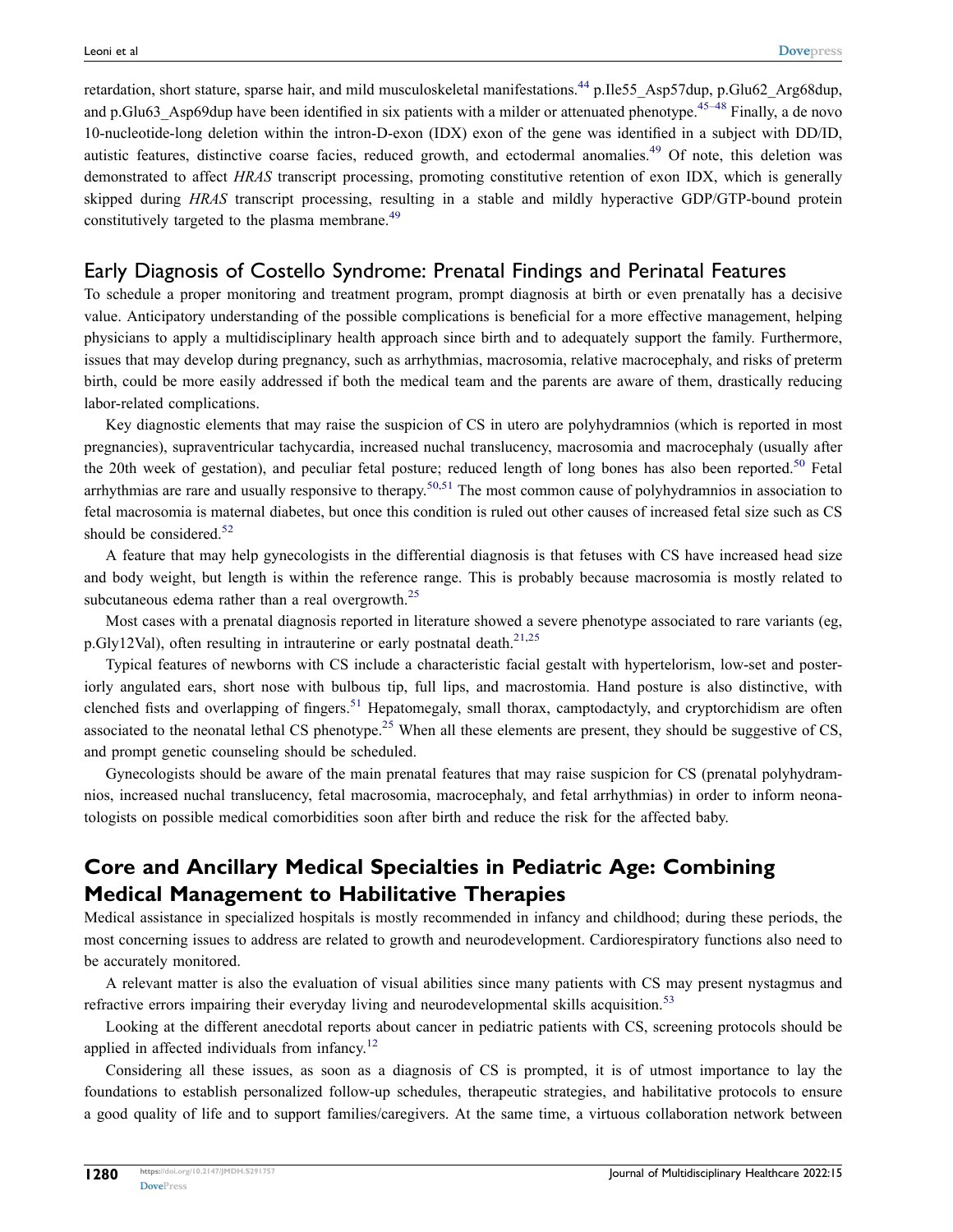<span id="page-4-0"></span>

**Figure 2** Core and ancillary disciplines involved in the management of pediatric and adult patients with CS. The impact of medical issues in the daily lives of patients with CS requires careful management throughout life. A comprehensive multidisciplinary assessment to be performed by physicians and therapists is needed from infancy to adulthood to promptly treat and monitor comorbidities. The latter change according to patients' age. In particular, the most concerning problem to manage in children is related to failure to thrive. The cardiorespiratory system needs to be accurately evaluated to exclude severe morphological or rhythmic cardiac anomalies. Visual and global neurological functions need to be assessed in order to plan a personalized protocol of habilitative therapies (**A**). In adults, orthopedic manifestations often require treatment; a comprehensive dermatological evaluation is important to improve skin findings, and a surveillance protocol for cancer risk needs to be followed (**B**).

hospital and local health services providing physical, speech, and occupational therapies needs to be established in order to achieve the best clinical outcome([Figure 2A](#page-4-0)).

### Core Disciplines in Pediatric CS Population

#### Growth and Nutrition

Soon after birth till first years of life, growth delay and severe failure to thrive are two of the most remarkable features characterizing CS, causing significant concern for parents and representing a real challenge for physicians.

<span id="page-4-4"></span><span id="page-4-3"></span><span id="page-4-2"></span><span id="page-4-1"></span>Even though weight at birth is within the normal range, according to standardized growth charts for the general population, the weight-for-age is dramatically decreased below normal within the first three years.<sup>[2,](#page-15-1)[42,](#page-16-10)[54](#page-16-22)</sup> In previous reports, this first phase of development was indeed described as "marasmic".<sup>[54](#page-16-22)</sup> Based on these observations, normative growth charts for CS have been created.[55](#page-16-23) Also height is significantly below the reference value for age, with a consequently normal BMI. Poor weight is probably due to a plethora of factors, among which feeding difficulties worsened by global hypotonia have a substantial role. The oro-motor dysfunction with impaired suckling and swallowing movements and oral hypersensitivity are other major contributors to such a phenotype. Severe gastroesophageal reflux disease is also common.<sup>[42,](#page-16-10)[54,](#page-16-22)[56,](#page-16-24)[57](#page-16-25)</sup> Hypertrophic pyloric stenosis has also been reported with increased frequency compared to the general population.<sup>[34](#page-16-4)</sup> Enteral feeding is most often required during the first three or four years of life through either nasogastric (ng-tube) tube or more commonly gastrostomy (g-tube).<sup>[29](#page-15-24),[54](#page-16-22)[,58](#page-16-26)</sup> The use of g-tube would be preferable compared to ng-tube (when required over 3 months) to improve oral motor skills and dysphagia through personalized speech therapy. A normo-caloric diet has been demonstrated to be as effective as a hypercaloric diet in reaching the expected growth parameters with a better tolerance and fewer gastrointestinal symptoms.<sup>[54](#page-16-22)</sup> Children affected by CS usually acquire normal feeding capacities by the age of 4 years; nevertheless growth delays with both short stature and poor weight do persist in adult age.<sup>[58](#page-16-26)</sup> Given this complex phenotype, a close follow-up by gastroenterologists and clinical nutritionists (every 3 to 6 months) is necessary in pediatric age groups [\(Table 2\)](#page-5-0).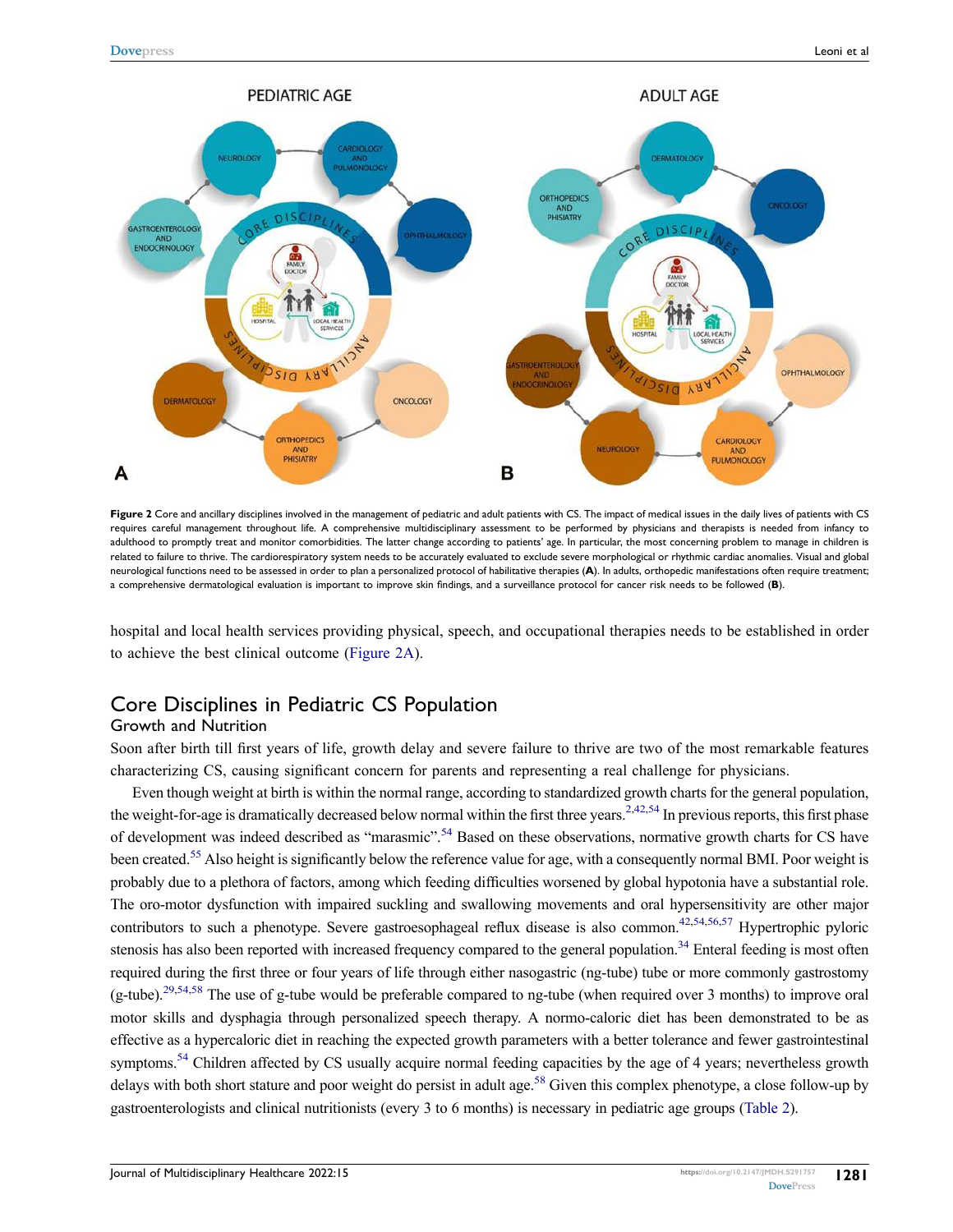<span id="page-5-10"></span><span id="page-5-9"></span><span id="page-5-8"></span><span id="page-5-7"></span><span id="page-5-6"></span><span id="page-5-5"></span><span id="page-5-4"></span><span id="page-5-3"></span><span id="page-5-2"></span><span id="page-5-1"></span><span id="page-5-0"></span>

|                                                                                                                                                 | <b>Pediatric Age</b>                                              |                                                                                                                                           | <b>Adult Age</b>                                                                                                                   |                                 |
|-------------------------------------------------------------------------------------------------------------------------------------------------|-------------------------------------------------------------------|-------------------------------------------------------------------------------------------------------------------------------------------|------------------------------------------------------------------------------------------------------------------------------------|---------------------------------|
|                                                                                                                                                 | <b>First Evaluation</b>                                           | Timing of Follow-Up Examinations*                                                                                                         | Timing of Follow-Up Examinations*                                                                                                  | <b>References</b>               |
| Gastroenterological evaluation                                                                                                                  | At birth/diagnosis                                                | Every 3-6 months                                                                                                                          | Every 12 months                                                                                                                    | [2, 29, 42, 54, 56, 57]         |
| Clinical nutritionist evaluation                                                                                                                | At birth/diagnosis                                                | Every 3-6 months                                                                                                                          | According to patient's needs                                                                                                       | [56, 57]                        |
| Indirect calorimetry                                                                                                                            | 12 months                                                         | Every 12 months                                                                                                                           | Every 12 months                                                                                                                    | [56, 60]                        |
| Auxological/endocrinological evaluation with<br>growth velocity monitoring                                                                      | At birth/diagnosis                                                | Every 6-12 months                                                                                                                         | N/A                                                                                                                                | [29, 55, 58]                    |
| Comprehensive neurological assessment                                                                                                           | At birth/diagnosis                                                | Every 3-6 months in individuals <5 years old;<br>every 6-12 months in individuals ≥5 years-old                                            | According to patient's characteristics                                                                                             | $[70]$                          |
| Evaluation of cognitive performance and adaptive<br>behavior by using different scales according to age<br>and level of intellectual disability | 2 to 3 years                                                      | Every 12 months                                                                                                                           | According to patient's characteristics                                                                                             | $[71, 109 - 114]$               |
| <b>MRI</b>                                                                                                                                      | At birth/diagnosis                                                | According to symptomatology (if the first one is<br>negative, to be repeated after two to three years<br>in absence of clinical symptoms) | According to symptomatology (if the first one is<br>negative, to be repeated after three years in<br>absence of clinical symptoms) | [29,74,75]                      |
| Comprehensive cardiological assessment,<br>electrocardiogram, echocardiogram                                                                    | At birth/diagnosis                                                | Every 12 months                                                                                                                           | Every 12 months                                                                                                                    | $[29,76 - 79,82 - 84]$          |
| <b>ENT</b> evaluation                                                                                                                           | At birth/diagnosis                                                | According to symptomatology                                                                                                               | According to symptomatology                                                                                                        | [85]                            |
| Polysomnography                                                                                                                                 | If symptoms for<br>sleep disturbances<br>or apneas are<br>present | Every 12 months (if sleep disturbances or apneas<br>are present)                                                                          | Every 12 months (if sleep disturbances or<br>apneas are present                                                                    | [86]                            |
| Ophthalmologic evaluation with fundus oculi<br>examination                                                                                      | At birth/diagnosis                                                | Every 6 months in individuals <3 years old; every<br>12 months in individuals ≥3 years old                                                | Every 12 months                                                                                                                    | [53, 87, 89, 90]                |
| Orthopedic evaluation                                                                                                                           | At 12 months                                                      | Every 12 months                                                                                                                           | Every 12 months                                                                                                                    | $[10, 29, 87, 91, 98 -$<br>101  |
| X-ray of spinal column                                                                                                                          | According to<br>patient's<br>characteristics                      | According to patient's characteristics                                                                                                    | According to patient's characteristics                                                                                             | $[10, 29, 87, 91, 98 -$<br>1011 |
| Hip X-ray                                                                                                                                       | During infancy                                                    | To be repeated during adolescence                                                                                                         | N/A                                                                                                                                | [10,91,99]                      |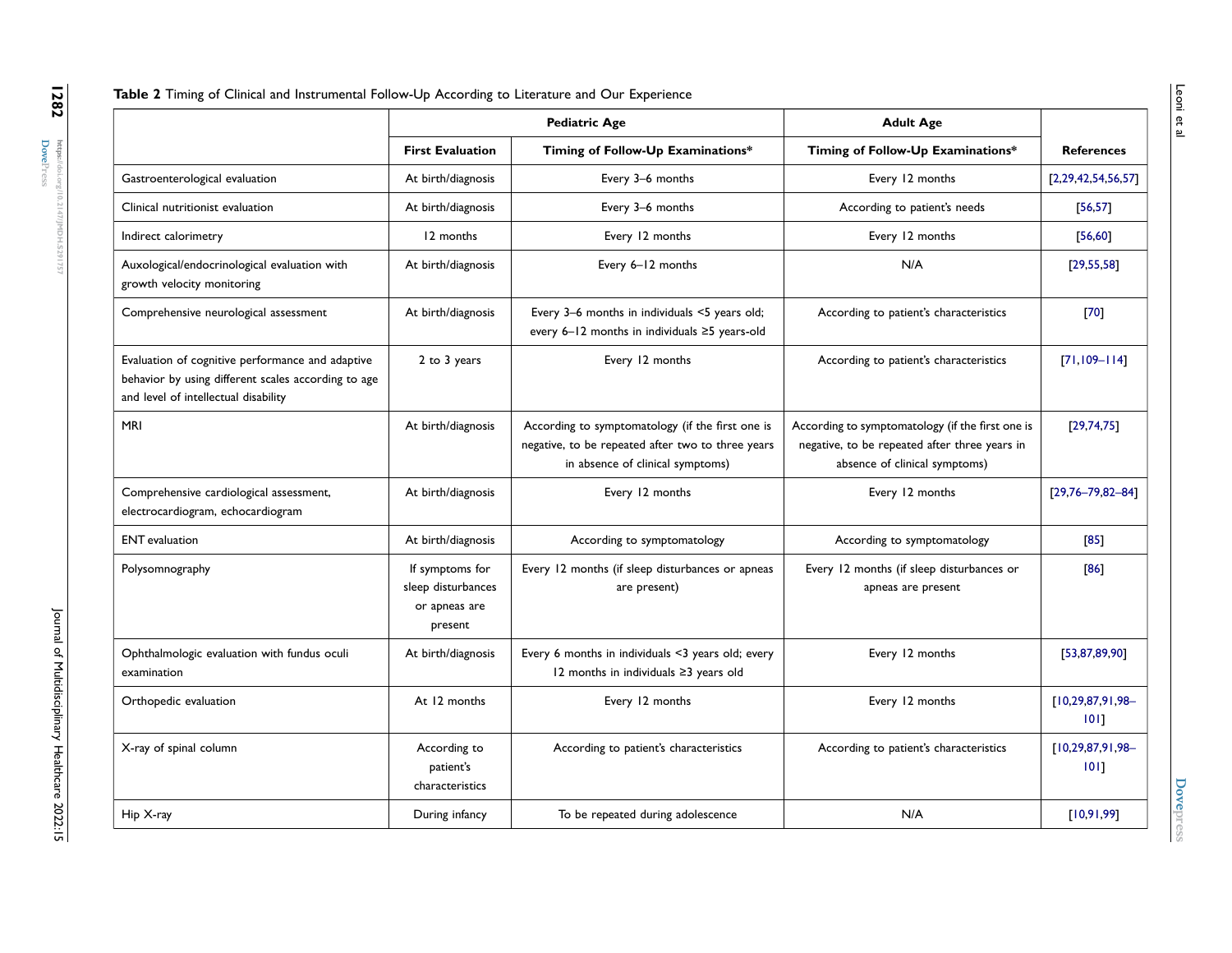| DEXA scan                                                                                                | From 5 years of age  | Every 12-18 months | Every 12-18 months                                                                    | [92, 100, 102]  |
|----------------------------------------------------------------------------------------------------------|----------------------|--------------------|---------------------------------------------------------------------------------------|-----------------|
| Dosage of bone metabolism biomarkers                                                                     | From 5 years of age  | Every 24 months    | Every 12-18 months                                                                    | [92, 100, 102]  |
| Complete dermatological evaluation with<br>dermatoscopic examination                                     | At diagnosis         | Every 12 months    | Every 12 months (closer follow-up schedules<br>are suggested in case of risk factors) | [93,94,105,106] |
| Abdominal US                                                                                             | At birth/diagnosis   | Every 6-12 months  | Every 6-12 months                                                                     | [29, 95]        |
| Routine clinical surveillance for RMS                                                                    | At birth/diagnosis   | Every 6-12 months  | Every 6-12 months                                                                     | [29, 95]        |
| Screening for bladder cancer through physical-<br>chemical urine exam, urine cytology, and<br>cystoscopy | From 10 years of age | Every 12 months    | Every 12 months                                                                       | [96]            |

<span id="page-6-3"></span><span id="page-6-2"></span><span id="page-6-1"></span><span id="page-6-0"></span>**Note**: \*Timing of follow-up evaluations may vary according to patient's symptomatology and characteristics.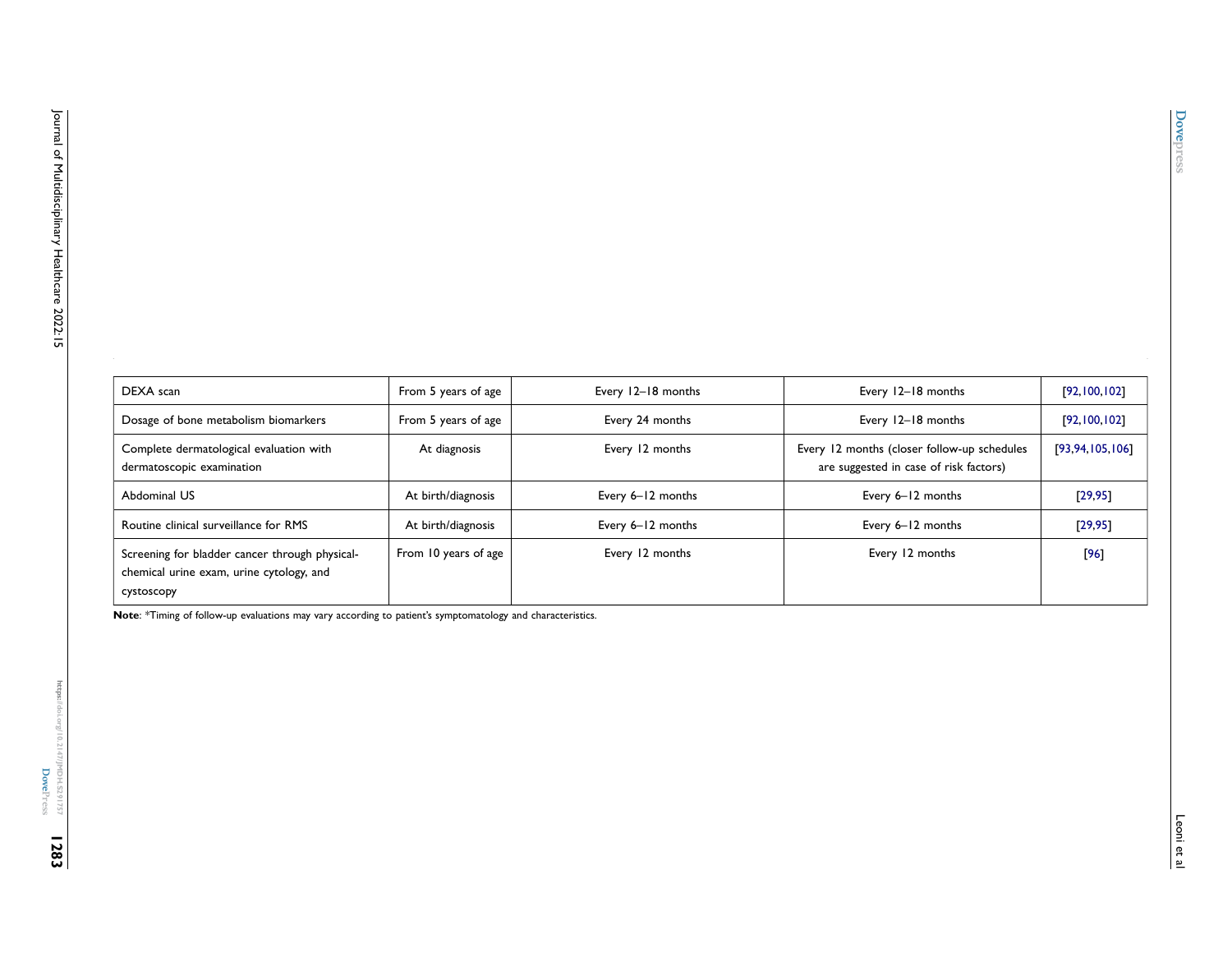<span id="page-7-0"></span>It is known that the RAS/MAPK cascade has a role in the regulation of cellular metabolism and growth.<sup>[56,](#page-16-24)[59](#page-16-29)</sup> It has recently been demonstrated that an increased resting energy expenditure may play a role in the poor growth pattern in CS. The use of indirect calorimetry may help clinicians provide the right amount of kilocalories per day based on personalized needs. Some factors may be at the base of the increased energy expenditure in CS such as heart defects, lung issues, infections, and endocrine dysfunction, but the intrinsic effect of *HRAS* mutation has otherwise been primarily considered.[56](#page-16-24)[,60](#page-16-30)

<span id="page-7-2"></span><span id="page-7-1"></span>GH and cortisol deficiencies were also observed in CS, sometimes associated to fasting hypoglycemia.<sup>[61](#page-17-0),[62](#page-17-1)</sup> The use of replacement therapy once GH deficiency is diagnosed is controversial due to comorbidities such as HCM, central nervous system (CNS) malformations, and obstructive apneas syndrome.<sup>[63](#page-17-16)</sup> Routinely monitoring of growth velocity (every  $6-12$ ) months) by an experienced endocrinologist is strongly suggested in infancy, particularly in patients dropping below standard growth charts for  $CS$ .<sup>[29](#page-15-24)[,55,](#page-16-23)[58](#page-16-26)</sup>

Hypoglycemia has also been reported in the absence of pituitary gland and hypothalamus dysfunctions in humans, as well as hypercholesterolemia.[56](#page-16-24) Similarly, metabolic changes have been reported by Oba et al in *HRAS* p.Gly12Ser knock-in mice, with growth failure and impaired fatty acid oxidation observed in mice fed with a high rich fat diet. Such findings confirm the roles that the RAS pathway and the *HRAS* gene have in metabolism regulation.<sup>[64,](#page-17-17)[65](#page-17-2)</sup>

<span id="page-7-4"></span><span id="page-7-3"></span>The risk of endocrinopathy and hypoglycemia should be assessed during prolonged fasting, as also by anesthesiologist when a surgical intervention is planned, and in some cases peri-operative glucose monitoring with steroid coverage may be considered.<sup>[66](#page-17-18)</sup>

#### Neurodevelopment and Central Nervous System (CNS) Morphology

Delay in neurodevelopmental milestones is almost universal in CS. A moderate to severe hypotonia is present since birth. Physical therapy (at least 2 to 3 times per week), together with the use of orthosis and postural aids, is crucial to safely feed the baby and to improve the patient's outcome. Dystonia has also been anecdotally reported contributing to abnormal postures in children with  $CS<sub>10,67,68</sub>$  $CS<sub>10,67,68</sub>$  $CS<sub>10,67,68</sub>$  $CS<sub>10,67,68</sub>$  $CS<sub>10,67,68</sub>$  a therapeutic approach with trihexyphenidyl was recently reported in a patient, showing improvement of posture and gait.<sup>[69](#page-17-21)</sup>

<span id="page-7-6"></span><span id="page-7-5"></span>Cognitive impairment is always present, ranging in severity from mild to moderate or severe forms. A comprehensive neurological assessment by clinical neurological evaluation and cognitive tests needs to be performed on a regular basis. Monitoring by a child neurologist and possibly physiatrist is indicated every 3 to 6 months in small children (till 4 to 5 years) and every 6 to 12 months later on. Annual evaluation of cognitive performances and adaptive behavior profile is also recommended in pediatric age([Table 2\)](#page-5-0). A high rate of individuals affected by CS show autism spectrum disorder (ASD) traits especially during early infancy, with restlessness, extreme shyness, speech delays, and aversion to touch and auditory stimuli often reported.[70,](#page-17-22)[71](#page-17-23)

<span id="page-7-7"></span>Another striking feature of CS is the relative macrocephaly, probably due to megalencephaly. Hyperplasia and increased differentiation towards astroglial cells were observed in induced pluripotent stem cells (iPSCs) carrying *HRAS* G12S, while in mouse models homozygous for HRAS G12V variant increased brain weight, surface area of cortex, striatum, and corpus callosum were reported.<sup>[72,](#page-17-24)[73](#page-17-25)</sup> These models partly explain the CNS abnormalities reported in individuals with CS. It has been hypothesized that the posterior cranial fossa crowding found in patients with CS might be due either to an increased cerebellar volume in a relatively normal cranial fossa,<sup>[74](#page-17-26)</sup> or to a hypoplastic cranial fossa, reduced cerebrospinal fluid (CSF) spaces, and an altered anatomy of the foramen magnum with relatively normal cerebellar dimensions.<sup>[75](#page-17-7)</sup> Either way the result is a posterior fossa crowding with consequent cerebellar tonsillar herniation, often configuring as a true Chiari type I malformation. Such tonsillar herniation sometimes results in medullary compression, consequent hydrocephalus, syrinx, or hydromyelia.

CNS malformations reported are mostly asymptomatic, but feeding difficulties, respiratory distress and/or apnea, ocular palsy, arching, and headache, consistent with compression of medulla oblongata and upper cervical spine, need to be carefully monitored [\(Table 2\)](#page-5-0).

Surgical interventions with shunt placements or ventriculostomy are the most reported neurosurgical procedures. Posterior fossa decompression is also often performed to improve severe symptoms when present.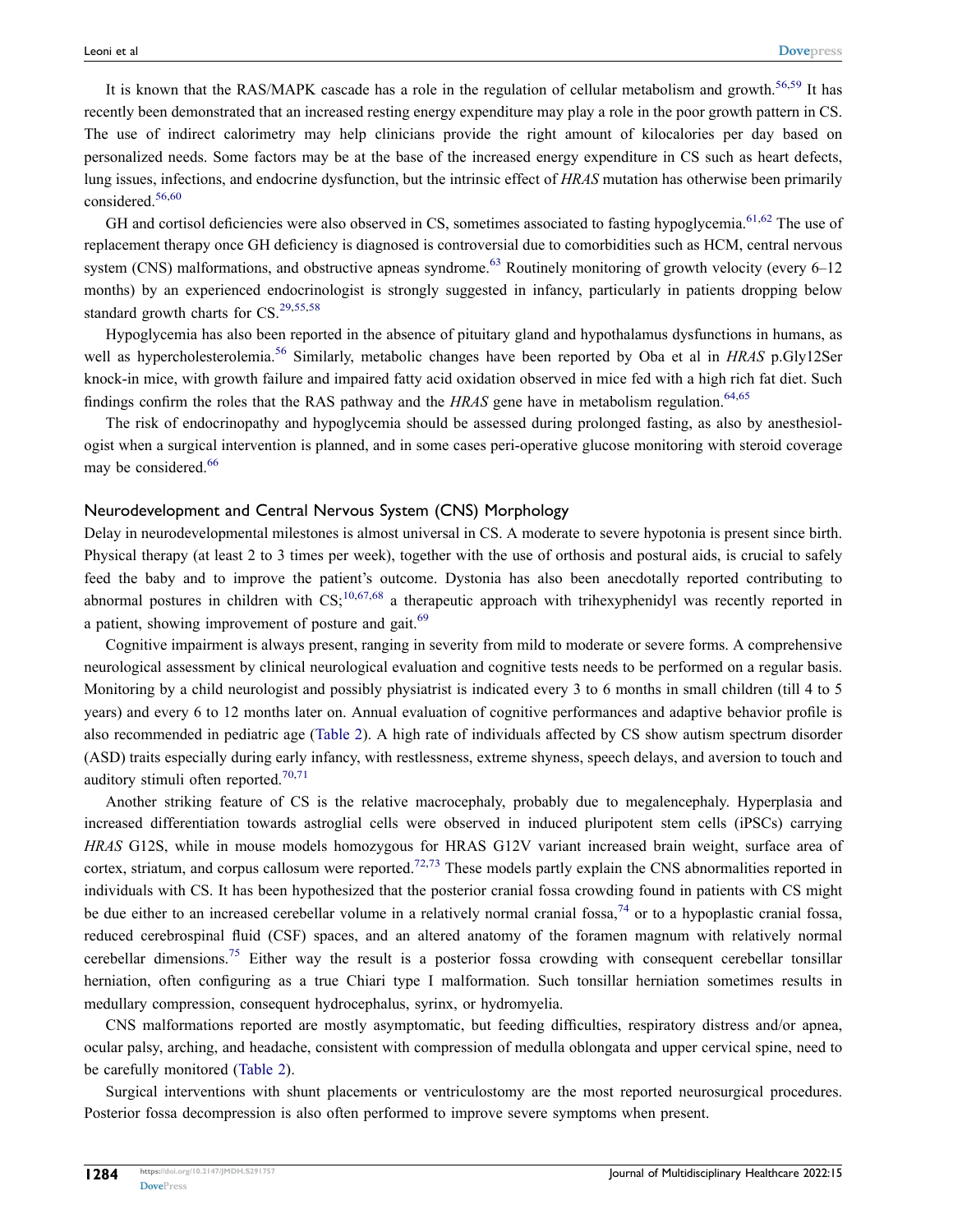For all the above-mentioned reasons, magnetic resonance imaging (MRI) of both brain and spine needs to be performed soon after diagnosis of CS, and personalized follow-up strategies based on major findings are mandatory. If the first MRI screening exam results are negative for CNS involvement, a subsequent MRI after two to three years, or as soon as symptoms are reported, is kindly suggested. In the presence of CNS abnormalities, follow-up schedules are personalized according to individual features [\(Table 2\)](#page-5-0). Noteworthily, reduced prevalence of neurological abnormalities hasbeen observed in individuals carrying the p.Gly13Cys variant ([Table 1](#page-2-0)).<sup>[27](#page-15-22)</sup>

#### Cardio-Respiratory Issues

Individuals affected by CS, as with other RASopathies, require a careful cardiological evaluation at birth and/or at diagnosis. Congenital heart defects (CHD) and HCM are frequently found in CS and represent major contributors to morbidity and may be a cause of early death.<sup>[29](#page-15-24)[,66,](#page-17-18)[76–](#page-17-8)[79](#page-17-27)</sup> Heart failure and cardiocirculatory collapse have also been reported as cause of death in some infants.<sup>[21](#page-15-16)</sup> Pulmonary valve stenosis (PVS), dysplasia, mitral valve defects, and other valve abnormalities were also described.<sup>[15](#page-15-14)[,19,](#page-15-15)[20,](#page-15-26)[23](#page-15-18)[,51,](#page-16-19)[80](#page-17-28),[81](#page-17-29)</sup>

<span id="page-8-0"></span>Electrocardiographic (ECG) anomalies such as arrhythmias (usually supraventricular tachycardia) may occur both during fetal and postnatal life; HCM is not usually present prenatally or at birth, but it subsequently develops.<sup>[51](#page-16-19)</sup> Therefore, a comprehensive cardiac evaluation with echocardiography, ECG, and cardiological evaluation needs to be routinely performed since birth, to carefully monitor HCM development and rhythmic anomalies [\(Table 2](#page-5-0)). HCM can be heterogeneous: either reversal, resolution, or progression has been reported. Pharmacological treatment is usually recommended as first-line therapy in cases of progression of HCM, but sometimes it is not sufficient to prevent its evolution; in such cases, surgical treatment (septal myectomy) is necessary to prevent congestive heart failure (CHF) that contributes to the worsening of clinical symptoms.<sup>[78,](#page-17-30)[79](#page-17-27),[82–](#page-17-31)[84](#page-17-32)</sup>

<span id="page-8-2"></span>A subset of rarely occurring variants in *HRAS* have been associated with more severe phenotypes characterized by premature deaths often due to either cardiocirculatory or respiratory causes or multi-organ failure. Structural abnormalities, such as cardiomegaly, PVS, biventricular and septal hypertrophy, and patent foramen ovale, and conduction disturbances, such as atrial and ventricular tachyarrhythmias, have been reported in patients heterozygous for the p. Gly12Glu, p.Gly12Cys, p.Gly12Asp, and p.Gly12Val substitutions [\(Table 1\)](#page-2-0).<sup>[21,](#page-15-16)[25](#page-15-19)</sup>

In case of surgical intervention, preoperative ECG and echocardiogram should always be performed to screen for HCM and other complications.

Disorders concerning the respiratory system have not been frequently reported in literature, but they are commonly referred to by caregivers, especially in children. Abnormalities of both upper and lower airway tract are frequent findings, as is also a high incidence of postnatal respiratory distress, which is not necessarily associated with prematurity. As for cardiac involvement, it was shown that rare variants, such as p.Gly12Cys, p.Gly12Asp, p.Gly12Glu, and p.Gly12Val, are associated to increased morbidity and mortality linked to respiratory (and cardiac) impairment, with death within the first months of life often due to respiratory/heart failure [\(Table 1\)](#page-2-0). In case of prenatal diagnosis of CS, especially when due to such specific variants, respiratory complications should be expected, and, after a careful evaluation, a management strategy should be planned to face a severe cardio-respiratory phenotype.

Adenoid/tonsillar hypertrophy, upper airway obstruction leading to obstructive sleep apnea (OSA), pharyngomalacia, laryngomalacia, tracheo-bronchomalacia, bronchiectasis, bronchopulmonary dysplasia, lung hypoplasia, and pulmonary vascular dysplasia are some of the reported respiratory abnormalities.<sup>[85](#page-17-33),[86](#page-17-34)</sup> Screening of sleep quality is often necessary, sometimes with the aid of a sleep diary, to investigate the presence of sleep disorders; if positive, ENT evaluation combined with overnight polysomnography to search for OSA is suggested [\(Table 2\)](#page-5-0).

<span id="page-8-1"></span>When planning surgery, anesthesiologists should be aware of the difficult airway management in patients with CS. The abovementioned abnormalities along with macroglossia, small jaw, airway papillomata, and scoliosis should always be assessed to choose the safest intubation.  $66,77$  $66,77$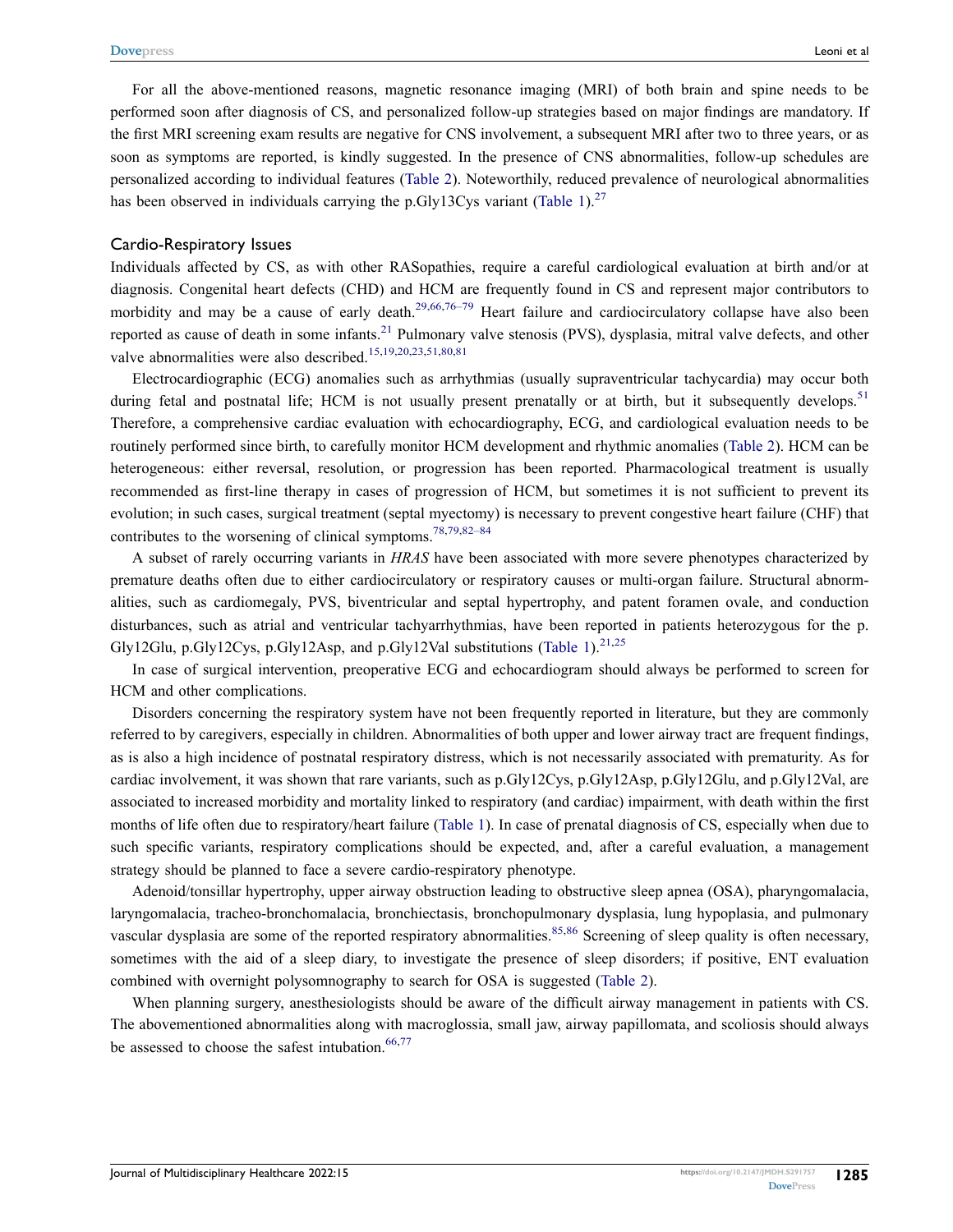#### Ocular Findings

Ophthalmologists are among the most visited medical specialists by CS patients in infancy since vision problems and other ocular issues are common findings.<sup>[87](#page-17-35)</sup> Refractive errors are present in most individuals, but strabismus, nystagmus, and optic nerve anomalies were also observed. As in other RASopathies, palpebral ptosis is common.<sup>[53](#page-16-21)[,88](#page-17-36)</sup>

<span id="page-9-0"></span>Retinal dystrophy was observed in two boys with p.Gly13Cys, both having nystagmus, photophobia, and abnormal findings at electroretinogram examination [\(Table 2\)](#page-5-0). $89$ 

Recently, bilateral anterior capsular plaque and anterior lenticular opacities were described in a CS patient, suggesting the necessity of accurate anterior chamber examination.<sup>[90](#page-17-38)</sup>

The large number of ocular manifestations in CS underline the importance of early and periodic ophthalmological assessment. A first evaluation should be performed as soon as a diagnosis of CS is established. During infancy, an eye exam with fundus oculi every 6 months is recommended, at least till 3 years of life, to prevent a long-term vision impairment, and subsequently annually or based on major findings [\(Table 2\)](#page-5-0). Precocious visual function rehabilitation should be performed in highly qualified centers together with physical therapy; this is crucial to improve visual impairment and overall quality of life in CS patients.

### Ancillary Disciplines in Pediatric CS Population

#### Orthopedic Problems and Bone Impairment

The musculoskeletal system is deeply compromised in CS, with individuals carrying the common p.Gly12Ser variant having a more severe and impacting phenotype, and the less recurrent p.Gly13Cys variant associated to milder manifestations([Table 1](#page-2-0)). $^{27}$  $^{27}$  $^{27}$ 

Most characteristic findings in pediatric age are ulnar deviation of fingers, anterior chest wall abnormalities, tight Achilles tendons, and pes planus. Most of these manifestations do not require surgical treatment in pediatric age with the exception of tight heel-cords. In fact, the use of orthosis from walking age may both prevent the evolution towards severe tight heel-cords, and may be useful to improve the outcome of surgical treatment, when required, together with adequate physical therapy (several times per week). Therefore, proper orthopedic assessment and treatment from young age are necessary to avoid worsening of the phenotype and loss of autonomy.

Spine is commonly affected in CS with kyphosis and/or scoliosis. Spine X-ray is necessary when a clinical diagnosis of spine abnormalities is present, to monitor the evolution over time of deformities widely ranging from mild to severe (dystrophic scoliosis). Given the high prevalence of hip dysplasia reported, hip X-ray as a screening method during infancy is fundamental, also to exclude a coxa valga subluxans [\(Table 2\)](#page-5-0).<sup>[10](#page-15-9)[,91](#page-17-39)</sup>

Bone assessment by the age of 5 years with dual-energy X-ray absorptiometry exam (DEXA-scan) and biomarkers of bone metabolism dosage every two years may help clinicians to prevent and to timely treat a vitamin D insufficiency and bone mineral density reduction [\(Table 2\)](#page-5-0). $92$ 

#### Dermatologic Evaluation

As in most RASopathies, the integumentary system in CS is affected. Some ectodermal features do not have any functional implication and only contribute to the recognizable phenotype of individuals with CS, such as sparse and curly hair, deep palmar and plantar creases and pachydermatoglyphia. Papillomata, which usually develop in the nasal and perianal regions, are not present during early infancy but mostly occur in childhood. They have no malignant potential, and they are most often removed for aesthetic reasons or due to frequent itching.

Other features, such as cutis laxa, palmoplantar keratoderma, hyperkeratosis, and eczema, may appear as secondary issues, but taken together they may have a significant effect on patients'/families' quality of life. Some parents also reported an unusual body odor.<sup>[2](#page-15-1)[,93,](#page-17-41)[94](#page-18-12)</sup> Hyper-pigmented lesions and melanocytic nevi have been reported in CS, sometimes with potential malignant evolution (see below). For this reason, an annual clinical and dermatoscopic evaluation by a dermatologist is strongly suggested [\(Table 2\)](#page-5-0).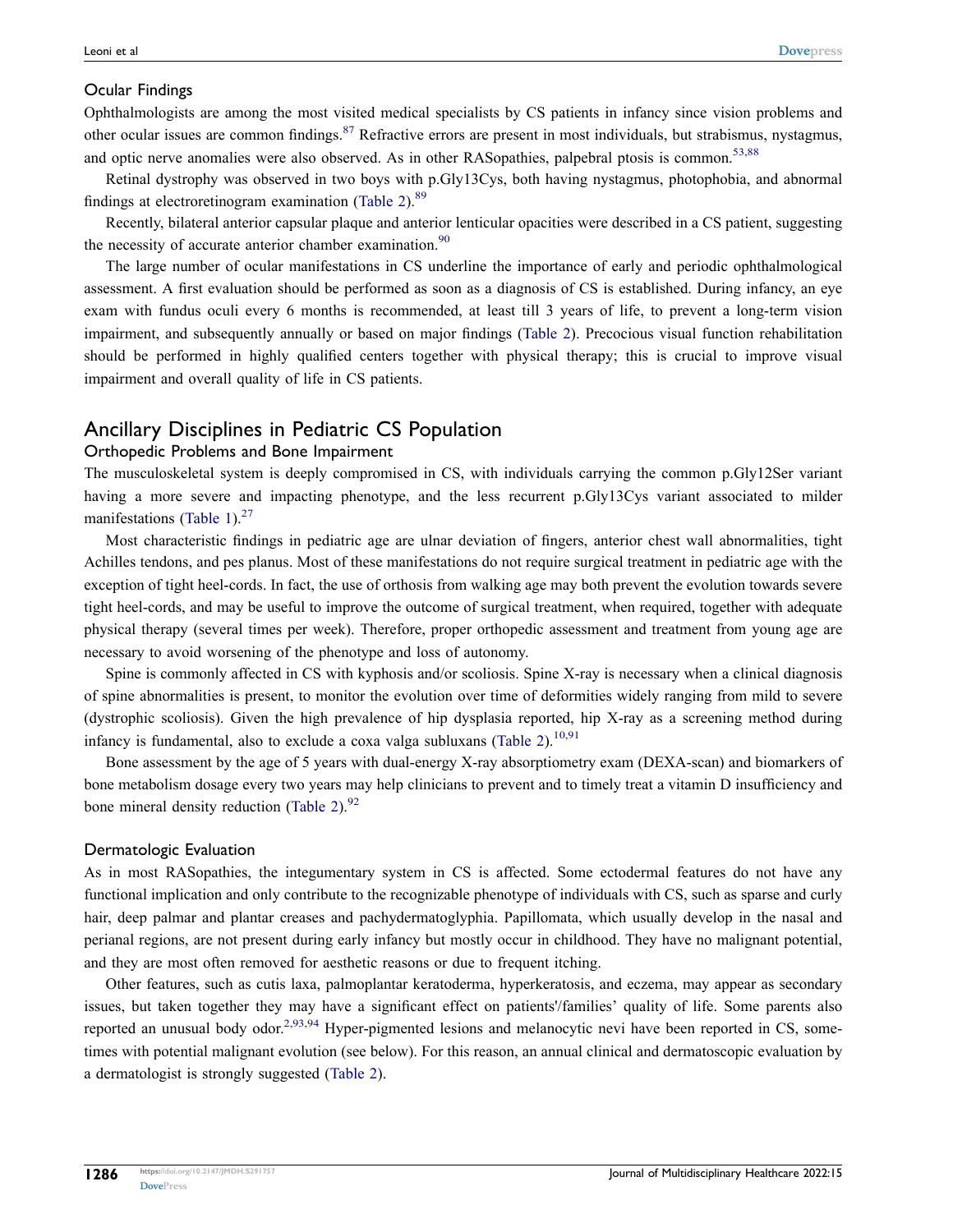#### Tumor Surveillance

<span id="page-10-0"></span>As reported by Kratz et al in 2015, CS is a tumor-predisposing syndrome, with affected children having a 42.4-times increased risk to develop cancer compared to the general population of the same age.  $^{11,12}$  $^{11,12}$  $^{11,12}$  $^{11,12}$  The most frequently reported solid tumors in childhood are neuroblastoma (NBS) and rhabdomyosarcoma (RMS), while bladder carcinoma has generally been observed during adolescence and adulthood.<sup>[95](#page-18-13)</sup> As recommended by the consensus guidelines for CS, an abdominal ultrasound (US) every 3–6 months, or according to symptomatology, is recommended to check for internal organ tumors [\(Table 2\)](#page-5-0).

Routine clinical surveillance with a general physical examination is the only way to detect the presence of RMS.<sup>[29](#page-15-24)</sup>

Since transitional cell carcinoma of the bladder has been reported from the second decade, screening protocols should start at the age of 10, with physical-chemical urine examination, urine cytology, and cystoscopy. The last-mentioned examination, even though more invasive, may allow all bladder lesions to be detected and histologically characterized([Table 2](#page-5-0)). $96$ 

<span id="page-10-1"></span>Based on available data in literature, most cases of patients with CS who developed tumors (RMS, ganglioneuroblastoma, or bladder carcinoma) carry the p.Gly12Ser or p.Gly12Ala variants. Two patients with p.Gly12Cys developed RMS([Table 1](#page-2-0)).<sup>[15,](#page-15-14)[97](#page-18-9)</sup> No data about tumors in patients with rarer variants or with intragenic duplications have been reported to date, therefore a clear-cut genotype–phenotype correlation concerning tumor risk according to specific *HRAS* variants has not been performed yet. This bias could be related to the rarity of CS, the lack of long-term follow-up, and the paucity of variants different from the more prevalent ones.<sup>[28](#page-15-23)</sup>

### **Core and Ancillary Medical Specialties in Adult Age: Changing Medical Specialties According to Phenotype Evolution Over Time**

The more accurate management of CS from young ages has led to an increased life expectancy; therefore, it has become necessary to improve assessment strategies according to the natural history of the disorder. During adult age, centers specialized in rare disorders acquire a supportive role, guiding major clinical decisions but having a minor function in everyday issues. Unfortunately, difficulties in finding effective management plans have been reported by most adult individuals affected by CS when they had to find a general practitioner or an occupational therapist, $87$  underlining a significant healthcare gap in the transition process from infancy to adulthood and a more challenging management of medical problems in adult age. The multidisciplinary approach is still necessary to take care of overall comorbidities. Within them musculoskeletal and bone issues surely require a primary attention [\(Figure 2B](#page-4-0)).

### Core Disciplines in Adult CS Population

#### Orthopedics Problems and Bone Impairment

Since orthopedic manifestations have a huge effect on quality of life and functional abilities, proper management of such issues is crucial in adult age.<sup>[98](#page-18-14)</sup> Therefore, the multidisciplinary team should always include orthopedists, physical therapists, and an expert on bone metabolism([Table 2](#page-5-0)). During follow-up visits, the 6 minutes walking test (6MWT), Pediatrics Outcomes Data Collection Instrument (PODCI), and other functional tests might be useful tools to evaluate both progression and functional implications of skeletal abnormalities.<sup>[10](#page-15-9),[98](#page-18-14)</sup> Hip X-ray to monitor a coxa valga subluxans is suggested also during adolescence [\(Table 2](#page-5-0)).<sup>[99](#page-18-15)</sup> Both clinical and radiological evaluation of spinal abnormalities is essential to monitor possible worsening in adult age due to the intrinsic role played by RAS/MAPK pathway on bone cells.<sup>[10,](#page-15-9)[87,](#page-17-35)[91,](#page-17-39)[99–](#page-18-15)[101](#page-18-16)</sup>

All bone deformities evolve over time in CS, resulting in more difficult surgical interventions;<sup>[10](#page-15-9)</sup> therefore, the prompt recognition and treatment of such problems leads to easier and quicker post-surgery clinical outcome. The most commonly performed surgeries are tendon releases (performed in infancy and/or adult age), hip osteotomy, and spinal fusion.<sup>[87](#page-17-35)</sup>

<span id="page-10-2"></span>Another issue to take into consideration in adults concerns the reduced bone mineral density that occurs in individuals with CS, generally in association with a constitutional decrease of 25-OH vitamin D.<sup>[92,](#page-17-40)[102](#page-18-17)</sup> Observed osteopenia/ osteoporosis has also been reported in some anecdotal cases of vertebral crush fractures and bone pain.<sup>[100](#page-18-18)</sup> As also suggested in individuals affected by  $CFCS$ ,  $^{103}$  $^{103}$  $^{103}$  the abovementioned findings highlight the importance of monitoring bone homeostasis in all individuals with CS with DEXA-scan and bone biomarkers of bone metabolism every 24 months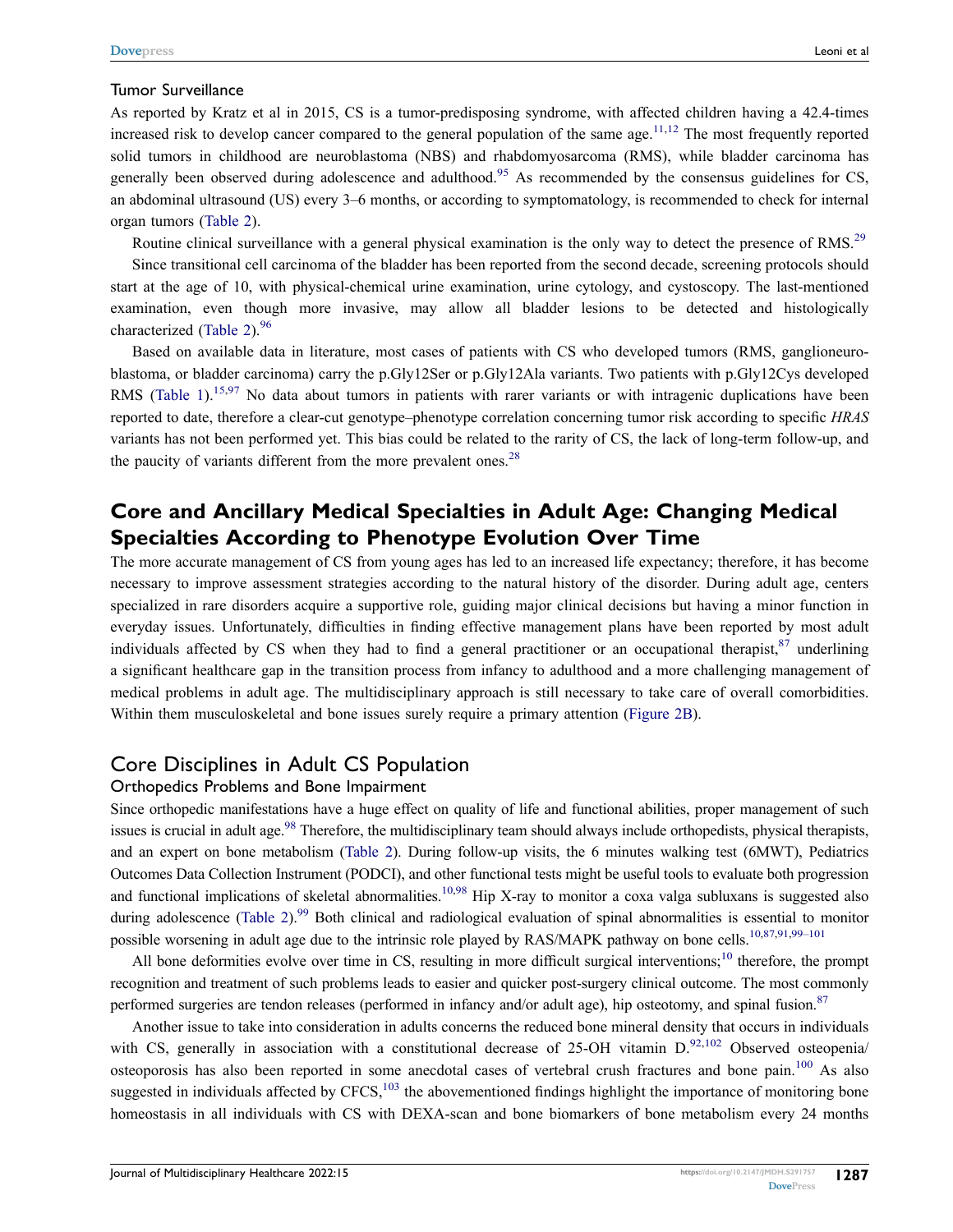based on basal findings and personalized needs [\(Table 2\)](#page-5-0). As it was often reported to be constitutionally low, high-dose vitamin D supplementation therapy according to patients' basal levels and needs is strongly suggested from pediatric to adult age to at least maintain stable vitamin D levels and bone density. $92,102$  $92,102$ 

Given their peculiar phenotype, individuals with CS acquire an atypical posture, with an anteriorly flexed trunk, flexed elbows and wrists. Also small and large joint contractures are reported.<sup>[100](#page-18-18)</sup> Muscles are severely impaired too, with generalized hypotrophy that may be due to alterations during myoblast differentiation.<sup>[10](#page-15-9)</sup> Such reported skeletal abnormalities, together with small and large joint contractures, are most probably involved in the chronic pain commonly reported in CS.<sup>[98,](#page-18-14)[104](#page-18-20)</sup> This is further worsened by hypo-/hypertonia, which alters both static and dynamic posture.<sup>104</sup> Given all these issues, it is of utmost importance for orthopedics and physical therapists to share decision-making and plan together a timely monitoring of muscle-skeletal assessment in adults with  $CS<sup>29,91</sup>$  $CS<sup>29,91</sup>$  $CS<sup>29,91</sup>$  $CS<sup>29,91</sup>$ 

#### Dermatologic Evaluation

In adults, dermatological findings may progress over time, with severe calluses, hyperpigmented and xerotic skin, and acanthosis nigricans being more frequently present. Antihistaminic oral therapy and topical treatment with moisturizing to improve patient' discomfort due to continuous itching are often necessary. Periorificial papillomata do persist in adult age, and they can be removed only surgically or with local treatment.

In all RASopathies a higher number of nevi compared to the general population was reported, and an increased risk to develop atypical lesions when the number of nevi was >30 was observed. It was also observed that mutations in downstream components of the RAS pathway, such as those resulting in hyperactivation of the BRAF, MAP2K1, and MAP2K2 kinases, may predispose to an increased number of nevi.<sup>[105](#page-18-21)</sup>

Since melanoma in situ and melanocytoma were anecdotally reported in  $CS<sub>106</sub>$  $CS<sub>106</sub>$  $CS<sub>106</sub>$  a careful skin assessment through clinical and dermatoscopic examination by an expert dermatologist should be performed every 12 months in the adult population according to the patients' needs, to promptly remove atypical lesions and to provide a histopathological analysis([Table 2](#page-5-0)).

#### Tumor Surveillance in Adult Age

Data from literature provide evidence of reduced risk to develop RMS and NBS in adult life, whereas transitional cell carcinoma of the bladder seems to be particularly frequent both in adolescence and young adults with CS.<sup>[100](#page-18-18)</sup> Bladder lesions are often asymptomatic, therefore abdominal US and urinalysis may not be sufficient to detect low-grade lesions. Cystoscopy should therefore be implemented as screening, diagnostic, and therapeutic intervention to remove any detected bladder lesion before its evolution towards malignancy [\(Table 2](#page-5-0)).<sup>[96](#page-18-8)</sup>

### Ancillary Disciplines in Adult CS Population

#### **Nutrition**

After infancy/early childhood, feeding problems are no longer an issue. Adult individuals with CS usually do not present anymore oral motor dysfunction with swallowing difficulties, and neither aversion to food nor vomiting. Their families often report that they have an appropriate and balanced diet. Anyway, since some disturbances persist, follow-up evaluation by gastroenterologists is still recommended.

<span id="page-11-0"></span>Constipation and abdominal pain, consistently to what was found in other RASopathies, are the issues that are most often reported.<sup>[104](#page-18-20)</sup> Such pain may be attributed to a visceral hypersensitivity and therefore has a functional origin. Sometimes also gastroesophageal reflux disease (GERD) may persist in adult age, and therefore adequate pharmacological therapy is required.

#### Neuro-Psychological Issues

Besides reported anatomical and functional neurological abnormalities, consistent with the role played by the RAS pathway in neuronal function and plasticity, cognitive impairment is always present, with ID reported in the vast majority of patients with CS.[107–](#page-18-23)[109](#page-18-24)

<span id="page-11-2"></span><span id="page-11-1"></span>While in infancy a shy personality with autism disorder traits is reported, by the age of eight to ten years they are extremely sociable and happy.<sup>[110](#page-18-25)</sup> Some authors speculated that such improvement occurs as feeding issues resolve, as it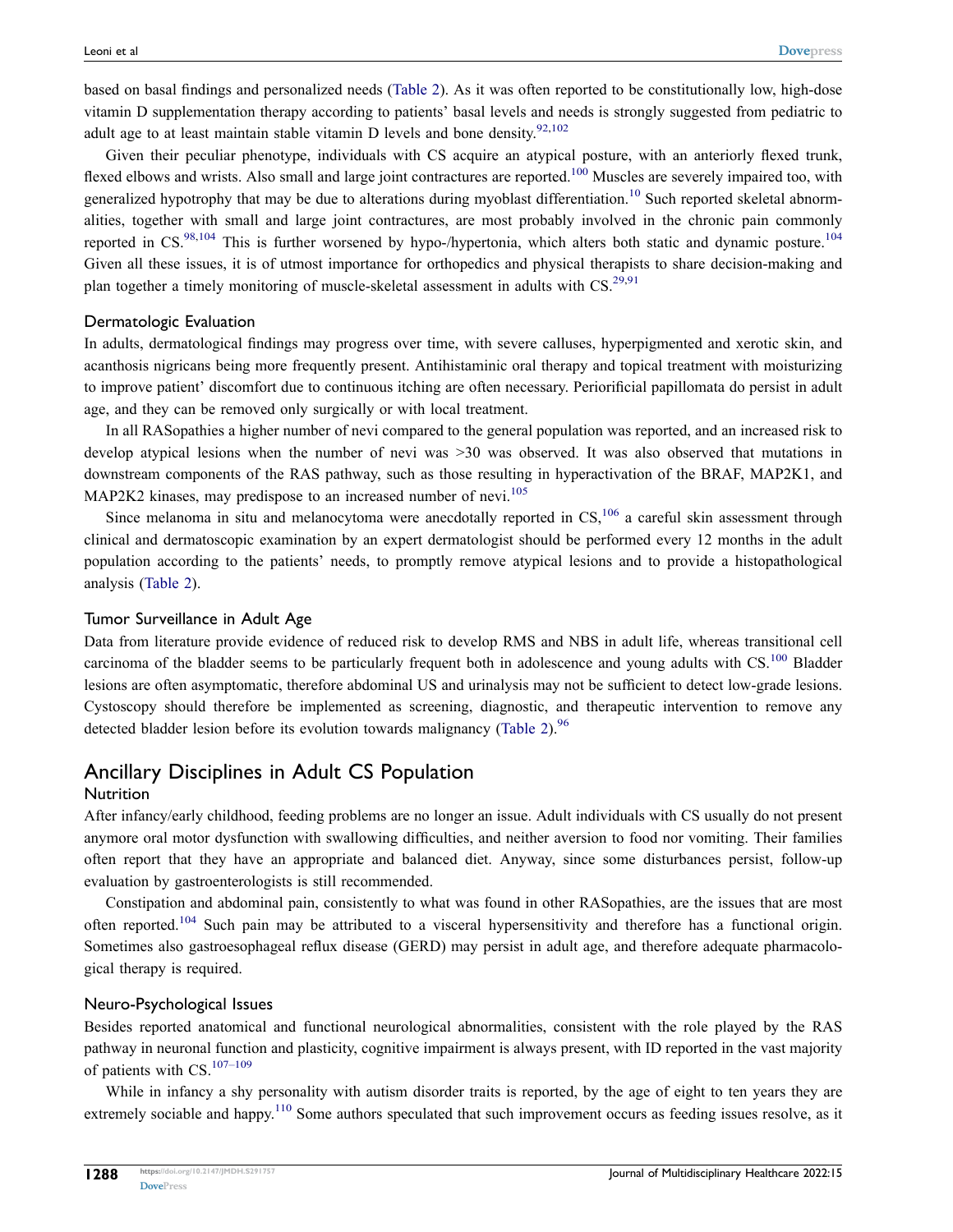<span id="page-12-1"></span><span id="page-12-0"></span>also occurs in patients affected by other neurodevelopmental disorders.<sup>[111](#page-18-26)</sup> Socialization was reported as a relative strength in individuals affected by CS, while more issues were encountered in daily living skills.<sup>[112](#page-18-27)</sup>

Nevertheless, consistently to what was observed in other RASopathies,<sup>[113](#page-18-28)</sup> psychiatric disorders such as depression, anxiety, and separation anxiety have been commonly reported, especially in male individuals with CS, who showed a superior number of maladaptive behaviors. To target such specific issues, after a primary neuropsychological evaluation, psychotherapy and behavioral therapy may be useful, and also medications in the most severe cases of anxiety to avoid any functional implication in everyday activities.<sup>[114](#page-18-29)</sup>

<span id="page-12-4"></span><span id="page-12-3"></span>Epileptic seizures are a rare finding in patients with CS, even though different electroencephalographic (EEG) abnormalities have been reported in literature. $115$ 

#### Cardiological Issues

Based on cardiological evaluation performed in pediatric age, a comprehensive cardiological assessment needs to be performed during the entire lifespan of affected patients. Considering the available data reporting either improvement, stabilization, or worsening of HCM during life, yearly cardiac US follow-up is strongly suggested. Moreover, based on the few case reports of sudden death in CS, and the risk to develop fatal arrhythmias, yearly ECG exam is also recommended [\(Table 2\)](#page-5-0).

#### Ophthalmologic Findings

Ocular disorders reported in CS are a common cause of vision loss, with subsequent decline in the quality of life. Therefore, proper ophthalmologic evaluation with accurate fundus oculi exam should be performed every year throughout the life of individuals with CS, or with a personalized timing according to patients' needs. Visual rehabilitation therapy in specialized centers is fundamental to avoid further deterioration of visual capacity in the presence of ocular disorders [\(Table 2\)](#page-5-0).

#### **Discussion**

In recent years, thanks to the understanding of the genetic basis of diseases, better knowledge of medical comorbidities, and implementation of personalized treatments, life expectancy for individuals affected by CS has significantly increased. Nevertheless, the pathogenetic mechanisms underlying some of the varied medical issues characterizing this disorder are still not clear, making the development of new treatments and follow-up strategies challenging. Overall, a multidisciplinary assessment is undeniably required to effectively take care of affected patients and their families, and to monitor and promptly treat comorbidities as soon as they occur. A close multisystem evaluation especially during infancy, childhood, and young ages dramatically improves the outcome of young patients. In detail, a multidisciplinary team involving pediatricians, gastroenterologists, nutritionists, endocrinologists, child neurologists, and physical therapists is required to address the failure to thrive that characterizes the first years of life of individuals with CS. The recent documentation of increased basal metabolism and resting energy expenditure surely needs to be supported by future studies on larger cohorts to confirm its negative impact on growth and metabolic profile.<sup>[56,](#page-16-24)[60](#page-16-30)</sup>

A regular overall neurological assessment by a child neurologist and the routine habilitative therapies performed by physical, speech, and occupational therapists are crucial to improve quality of life, to support families, and to reach best outcomes during patients' lifespan. Changes in behavioral phenotype are frequently found in CS, with irritability during infancy and early childhood, and a more friendly and sociable attitude in adulthood, compared to all other RASopathies,<sup>[113](#page-18-28)</sup> requiring specific support by specialized doctors.

<span id="page-12-2"></span>Cardiologists need to be included in the multidisciplinary team since birth to help in defining correct timing and strategies of follow-up according to the evolution over time of a cardiac phenotype characterized by HCM and arrhythmias. Pneumological evaluation is also recommended from pediatric age to exclude OSA or other pulmonary involvement mostly associated to rare variants with worse phenotypes.

Ophthalmological evaluation is recommended from birth since vision deterioration could have a negative impact on neurodevelopment, limiting social interactions and the improvement of life skills.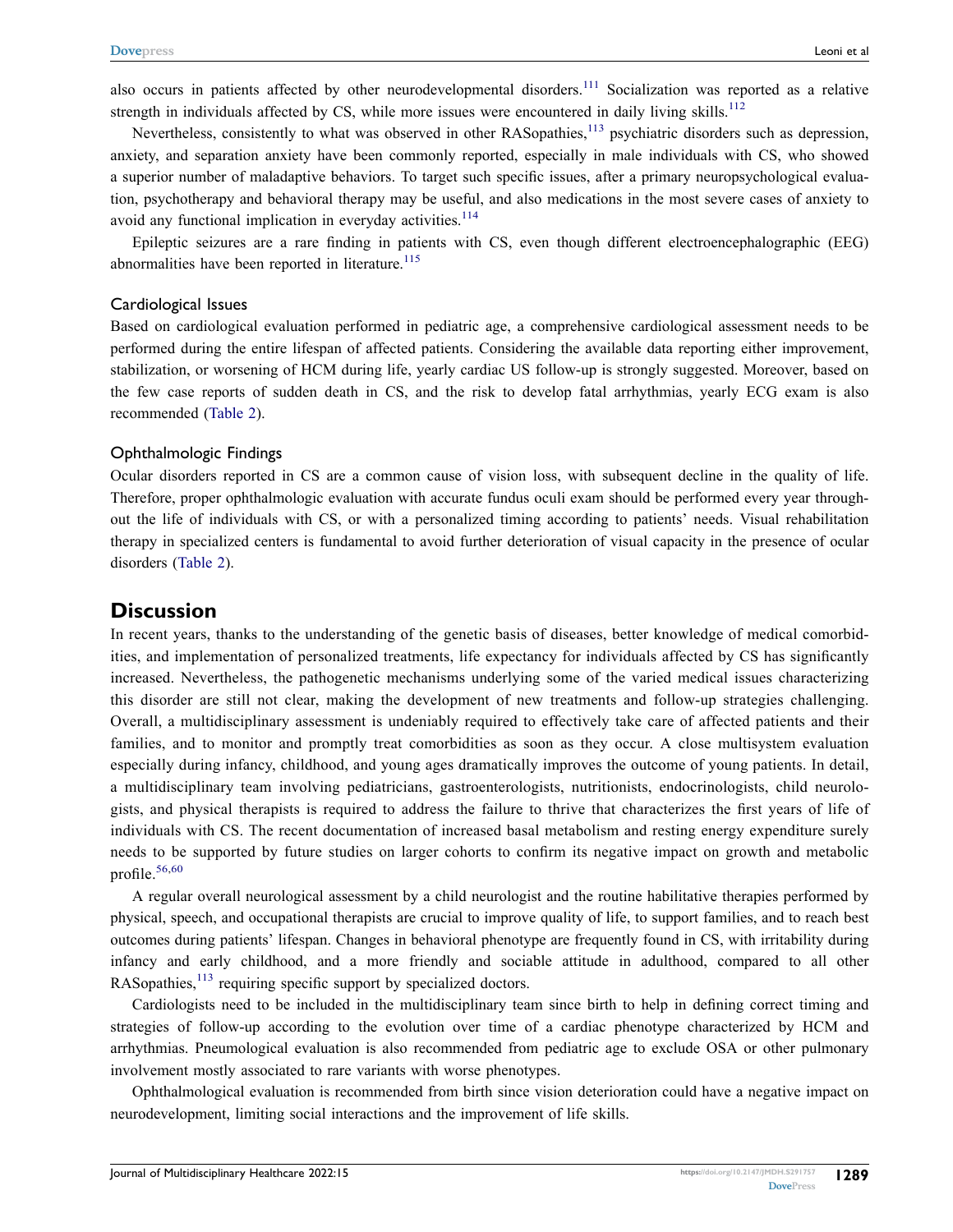Orthopedists are other fundamental figures in the multidisciplinary team given the worsening musculoskeletal involvement in CS. Furthermore, the recent reports about reduction in BMD both in pediatric and adult individuals with CS, sometimes associated to an increased risk of fractures in adult age, need to be supported by further studies to understand the underlying pathogenetic mechanisms caused by *HRAS* mutation and to develop proper treatments.

A comprehensive dermatological assessment by specialized dermatologists should be routinely performed at least yearly to improve troublesome symptoms such as itching and sweating, and to monitor the progression of melanocytic nevi.

While cancer risk is now well-recognized, dedicated studies should be performed to define the prevalence and risk of tumor development more accurately as well as to properly address the issue of personalized screening protocols.

<span id="page-13-3"></span><span id="page-13-2"></span><span id="page-13-0"></span>RAS GTPases function as molecular switches controlling a major intracellular signaling network that, depending on the cellular context, guides diverse biological functions, including cell fate determination, proliferation, survival, differentiation, migration, and senescence. This multifaced role is attained by the control of a number of signaling pathways mediating different cellular processes. Among these, the MAPK and PI3K/AKT/mTOR pathways are commonly dysregulated in cancer, and components of these cascades have been identified as targets for therapeutic intervention.<sup>[116,](#page-18-31)[117](#page-18-32)</sup> Indeed the development of therapies targeting these pathways has opened a way to approach RASopathies by selective inhibition of the dysregulated cascades implicated in pathogenesis.<sup>[118,](#page-18-33)[119](#page-18-34)</sup> First evidence of such potential beneficial effects is supported by the recent approval of MEK inhibitors (MEKi) such as selumetinib for the treatment of symptomatic inoperable plexiform neurofibromas in children affected by NF1.<sup>[120](#page-18-35)[,121](#page-18-36)</sup> Recent evidences also support the use of trametinib for the treatment of HCM in Noonan syndrome.<sup>[122](#page-18-37)</sup> The use of selective MEKi, as hopefully other new targeted molecules, may be promising for early treatment or even the reversal of manifestations associated to enhanced activity of the MAPK pathway. A certain efficacy in preventing the development of RASopathy features was proven in 2015 in animal models by prenatal administration of MEKi.<sup>[123](#page-18-38)</sup> Recent preclinical studies proved that inhibition of MEK could improve the myopathy associated to *HRAS* G12V variant.<sup>[124](#page-18-39)</sup> Unfortunately, MEKi have a narrow therapeutic index, but their toxicities may be controlled by intermittent dosing. Furthermore, the combination of such molecules with RAF monomer inhibitors (which instead help ERK signaling pathway in normal cells) may be a promising therapeutic strategy to avoid adverse effects.<sup>[125](#page-18-40)</sup>

<span id="page-13-6"></span><span id="page-13-5"></span><span id="page-13-4"></span>Besides the MAPK signaling cascade, overexpression of CS-causing HRAS mutants has been demonstrated to result in variably enhanced growth factor-dependent stimulation of the PI3K-AKT-mTOR pathway in multiple experimental in vitro systems.  $44,126$  $44,126$  These considerations suggest that targeting of both pathways might be required for an effective managing of the evolutive complications of CS. It should be also noted that the PI3K/AKT/mTOR and MAPK cascades are interconnected with multiple points of convergence, cross-talk, and feedback loops. The presence of compensatory loops able to cross-activate one pathway following the blockade of the other has been demonstrated.<sup>[126](#page-18-41),[127](#page-18-42)</sup> Based on these considerations, the blockade of both pathways with a combined targeted approach should be taken into account.

<span id="page-13-7"></span><span id="page-13-1"></span>Another treatment opportunity could be represented by farnesyl transferase inhibitors (FTi) such as tipifarnib, as it suppresses HRAS function, whereas NRAS and KRAS overcome its effects.<sup>[69](#page-17-21)[,118](#page-18-33),[125](#page-18-40)</sup> Future studies considering other RASopathies may be promising, even if the rarity of the disease, the relatively young age of the affected population, interpatient variability, and the possible long-term evolution of such disorders may represent a challenge for clinical trial development.<sup>[128](#page-19-2)[,129](#page-19-3)</sup>

<span id="page-13-9"></span><span id="page-13-8"></span>Similarly to other rare diseases, CS represents a continuous challenge both for patients and their physicians. Starting from being diagnosed, several issues are faced by the family of a patient with CS, such as receiving optimal care and the financial burden of disease-specific treatments. Moreover, physicians struggle to obtain enough knowledge and understanding of the condition, especially in primary centers. This is the reason for which it is of great importance to collect relatively large cohorts of patients to evaluate and follow throughout their lives.[130](#page-19-4) Primary care physicians' role is to manage patients' care together with specialized centers and facilitate communication with families and local health services. Specialized hospitals have a major role during the entire life of patients: the management of complex care needs, especially in pediatric age, the possible inclusion in research initiatives, multicenter studies, and enrollment in clinical trials for the development of new experimental therapies thereafter. It is of utmost importance for patients and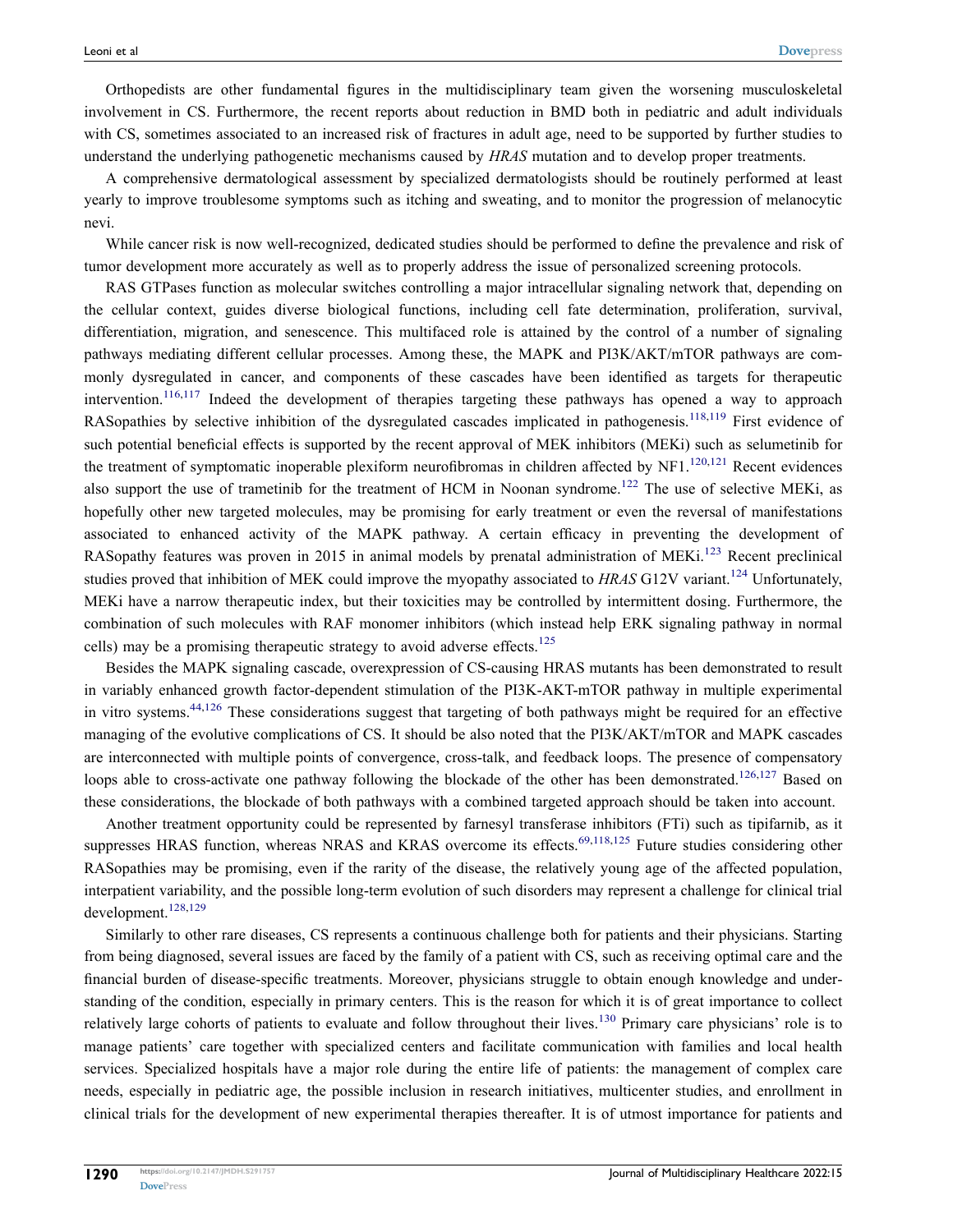families to develop mutual trust and understanding with their primary care physician, the other specialized clinicians, and researchers taking care of their condition.<sup>[131](#page-19-5)</sup>

The presence of clinical guidelines for CS makes their actual management easier;<sup>[29](#page-15-24)</sup> however, many points should still be addressed to improve care and outcomes of patients affected by this syndrome. The diagnosis of a rare disease such as CS, with all its consequences, may represent a big concern for patients and their families, often becoming a cause of loneliness and isolation from society. Not only patients but also caregivers struggle, especially when adapting to a new routine and abruptly changing their everyday life and their perception of normality. In such situations, when families are spending most of their times actively looking for answers, social support may be missing, having a great impact on psychological health of caregivers. Several issues are often associated to the rarity of the disease, and to the nonexistent comparison with peers. For this reason, family support groups represent a significant resource for individuals affected by CS and their families/caregivers. They allow an easier circulation of important information and provide emotional and social support, consequently improving psychological health of caregivers. Support groups allow the patients to encounter other people with the same conditions, with whom they can share similar life experiences, thoughts, concerns, and feelings, acquiring a sense of community, allowing close interpersonal relationships outside the family environment and to develop coping mechanisms to face everyday struggles.<sup>[131–](#page-19-5)[134](#page-19-6)</sup> Furthermore, international support communities may allow productive collaborations with clinicians and researchers, allowing a better everyday care, and also provide interesting insights and ideas for further studies and trials.<sup>[135](#page-19-7)</sup>

<span id="page-14-1"></span><span id="page-14-0"></span>To conclude, CS represents a clinically complex rare condition for which good clinical management recommenda-tions are available in literature.<sup>[29](#page-15-24)</sup> However, given the advancing knowledge about comorbidities, and the only few data about adult patients and the lack of personalized target therapies, great efforts are required both by clinicians and by basic scientists to better understand the disease mechanisms leading to clinical manifestations. Future works, such as longitudinal natural history studies, are required to provide further knowledge and develop effective treatment strategies.

The comprehensive routine monitoring of patients with CS through a strong multidisciplinary network involving specialized centers, local health services, and family doctors is necessary to achieve the best patient outcomes, to improve assessment protocols on this rare disorder, and to support families during lifetime changes of care needs both based on the natural history of CS and personalized requirements. It is of utmost importance for healthcare providers, especially those who do not routinely care for individuals affected by CS, to follow existing clinical guidelines and recommendations to improve the quality of life and increase life expectancy of their patients.

### **Abbreviations**

CS, Costello syndrome; MAPK, mitogen activated protein kinase; NF1, neurofibromatosis type 1; NS, Noonan syndrome; CFCS, cardio-facio-cutaneous syndrome; NS/LAH, Noonan syndrome with loose anagen hair; NSML, Noonan syndrome with multiple lentigines; CBLS, CBL-mutation associated syndrome; DD, developmental delay; ID, intellectual disability; HCM, hypertrophic cardiomyopathy; ng-tube, nasogastric tube; g-tube, gastrostomy tube; CNS, central nervous system; ASD, autism spectrum disorder; iPSCs, induced pluripotent stem cells; CSF, cerebrospinal fluid; MRI, magnetic resonance imaging; CHD, congenital heart defect; PVS, pulmonary valve stenosis; ECG, electrocardiography; CHF, congestive heart failure; OSA, obstructive sleep apnea; DEXA, dual-energy X-ray absorptiometry; NBS, neuroblastoma; RMS, rhabdomyosarcoma; US, ultrasound; 6MWT, six minutes walking test; PODCI, Pediatrics Outcomes Data Collection Instrument; MEKi, MEK inhibitors; FTi, farnesyl transferase inhibitors.

### **Author Consent**

All authors meet authorship criteria. Nobody who qualified for authorship has been excluded.

### **Acknowledgments**

Our special thanks go to national and international families support groups: Associazione Italiana Sindromi Costello e cardio-facio-cutanea, Costello kids, Costello Syndrome Family Network, and the International Costello Syndrome Support Group.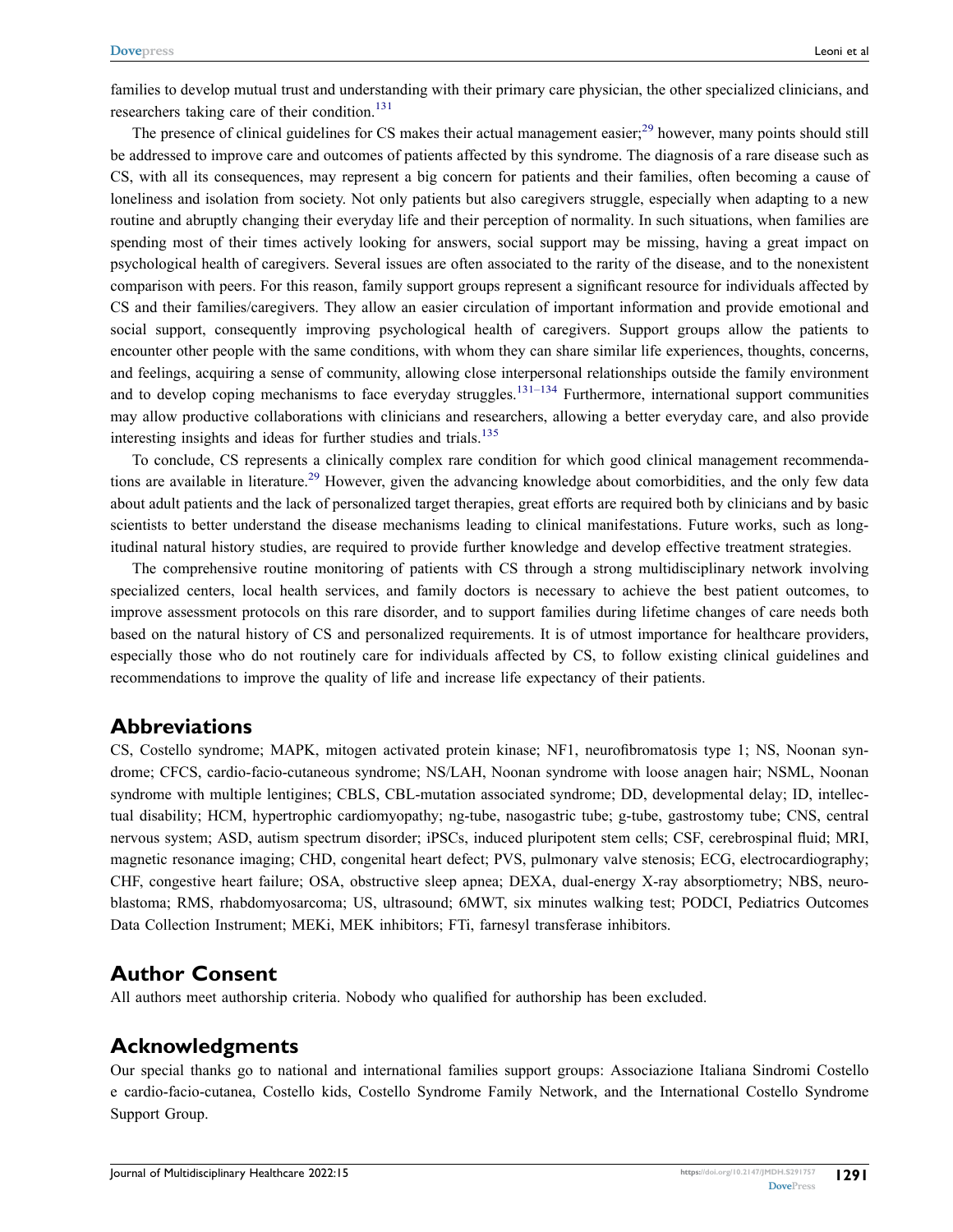### <span id="page-15-25"></span>**Funding**

This work was supported, in part, by grants from AIRC (IG21614), Ministero della Salute (Ricerca Corrente 2022), and EJP-RD (NSEuroNet).

## **Disclosure**

<span id="page-15-27"></span>The authors report no conflict of interest in this work.

### **References**

- <span id="page-15-0"></span>1. Costello JM. A new syndrome: mental subnormality and nasal papillomata. *J Paediatr Child Health*. [1977;](#page-0-3)13(2):114–118. doi:[10.1111/j.1440-](https://doi.org/10.1111/j.1440-1754.1977.tb01135.x) [1754.1977.tb01135.x](https://doi.org/10.1111/j.1440-1754.1977.tb01135.x)
- <span id="page-15-1"></span>2. Gripp KW, Rauen KA Costello syndrome. [2020:](#page-0-3)1–29.
- <span id="page-15-2"></span>3. Aoki Y, Niihori T, Kawame H, et al. Germline mutations in HRAS proto-oncogene cause Costello syndrome. *Nat Genet*. [2005](#page-0-4);37 (10):1038–1040. doi:[10.1038/ng1641](https://doi.org/10.1038/ng1641)
- <span id="page-15-3"></span>4. Karnoub AE, Weinberg RA. Ras oncogenes: split personalities. *Nat Rev Mol Cell Biol*. [2008;](#page-0-5)9(7):517–531. doi:[10.1038/nrm2438](https://doi.org/10.1038/nrm2438)
- <span id="page-15-4"></span>5. Mitin N, Rossman KL, Der CJ. Signaling interplay in ras superfamily function. *Curr Biol*. [2005](#page-0-5);15(14):563–574. doi:[10.1016/j.cub.2005.07.010](https://doi.org/10.1016/j.cub.2005.07.010)
- <span id="page-15-5"></span>6. Aoki Y, Niihori T, Inoue SI, Matsubara Y. Recent advances in RASopathies. *J Hum Genet*. [2016](#page-0-6);61(1):33–39. doi:[10.1038/jhg.2015.114](https://doi.org/10.1038/jhg.2015.114)
- <span id="page-15-6"></span>7. Tidyman WE, Rauen KA. Pathogenetics of the RASopathies. *Hum Mol Genet*. [2016](#page-0-7);25(R2):R123–R132. doi:[10.1093/hmg/ddw191](https://doi.org/10.1093/hmg/ddw191)
- <span id="page-15-7"></span>8. Motta M, Pannone L, Pantaleoni F, et al. Enhanced MAPK1 function causes a neurodevelopmental disorder within the RASopathy clinical spectrum. *Am J Hum Genet*. [2020;](#page-0-6)107(3):499–513. doi:[10.1016/j.ajhg.2020.06.018](https://doi.org/10.1016/j.ajhg.2020.06.018)
- <span id="page-15-8"></span>9. Tajan M, Paccoud R, Branka S, Edouard T, Yart A. The RASopathy family: consequences of germline activation of the RAS/MAPK pathway. *Endocr Rev*. [2018;](#page-0-6)39(5):676–700. doi:[10.1210/er.2017-00232](https://doi.org/10.1210/er.2017-00232)
- <span id="page-15-9"></span>10. Leoni C, Romeo DM, Pelliccioni M, et al. Musculo-skeletal phenotype of Costello syndrome and cardio-facio-cutaneous syndrome: insights on the functional assessment status. *Orphanet J Rare Dis*. [2021](#page-0-8);16(1):1–11. doi:[10.1186/s13023-021-01674-y](https://doi.org/10.1186/s13023-021-01674-y)
- <span id="page-15-28"></span>11. Kratz CP, Rapisuwon S, Reed H, Hasle H, Rosenberg PS. Cancer in Noonan, Costello, cardiofaciocutaneous and LEOPARD syndromes. *Am J Med Genet C Semin Med Genet*. [2011;](#page-10-0)157(2):83–89. doi:[10.1002/ajmg.c.30300](https://doi.org/10.1002/ajmg.c.30300)
- <span id="page-15-10"></span>12. Kratz CP, Franke L, Peters H, et al. Cancer spectrum and frequency among children with Noonan, Costello, and cardio-facio-cutaneous syndromes. *Br J Cancer*. [2015](#page-3-0);112(8):1392–1397. doi:[10.1038/bjc.2015.75](https://doi.org/10.1038/bjc.2015.75)
- <span id="page-15-11"></span>13. Estep AL, Tidyman WE, Teitell MA, Cotter PD, Rauen KA. HRAS mutations in Costello syndrome: detection of constitutional activating mutations in codon 12 and 13 and loss of wild-type allele in malignancy. *Am J Med Genet A*. [2006;](#page-1-1)140(1):8–16. doi:[10.1002/ajmg.a.31078](https://doi.org/10.1002/ajmg.a.31078)
- 14. Gripp KW, Lin AE, Stabley DL, et al. HRAS mutation analysis in Costello syndrome: genotype and phenotype correlation karen. *Am J Hum Genet*. 2006;221(3):212–221.
- <span id="page-15-14"></span>15. Kerr B, Delrue M-A, Sigaudy S, et al. Genotype-phenotype correlation in Costello syndrome: HRAS mutation analysis in 43 cases. *J Med Genet*. [2006](#page-1-2);43(5):401–405. doi:[10.1136/jmg.2005.040352](https://doi.org/10.1136/jmg.2005.040352)
- 16. Schulz AL, Albrecht B, Arici C, et al. Mutation and phenotypic spectrum in patients with cardio-facio-cutaneous and Costello syndrome. *Clin Genet*. 2008;73(1):62–70. doi:[10.1111/j.1399-0004.2007.00931.x](https://doi.org/10.1111/j.1399-0004.2007.00931.x)
- <span id="page-15-12"></span>17. Niihori T, Aoki Y, Okamoto N, et al. HRAS mutants identified in Costello syndrome patients can induce cellular senescence: possible implications for the pathogenesis of Costello syndrome. *J Hum Genet*. [2011;](#page-1-3)56(10):707–715. doi:[10.1038/jhg.2011.85](https://doi.org/10.1038/jhg.2011.85)
- <span id="page-15-13"></span>18. Aoki Y, Niihori T, Narumi Y, Kure S, Matsubara Y. The RAS/MAPK syndromes: novel roles of the RAS pathway in human genetic disorders. *Hum Mutat*. [2008](#page-1-4);29(8):992–1006. doi:[10.1002/humu.20748](https://doi.org/10.1002/humu.20748)
- <span id="page-15-15"></span>19. Lo IFM, Brewer C, Shannon N, et al. Severe neonatal manifestations of Costello syndrome. *J Med Genet*. [2008;](#page-1-2)45(3):167–171. doi:[10.1136/](https://doi.org/10.1136/jmg.2007.054411) [jmg.2007.054411](https://doi.org/10.1136/jmg.2007.054411)
- <span id="page-15-26"></span>20. Lorenz S, Petersen C, Kordaß U, Seidel H, Zenker M, Kutsche K. Two cases with severe lethal course of Costello syndrome associated with HRAS p.G12C and p.G12D. *Eur J Med Genet*. [2012;](#page-8-0)55(11):615–619. doi:[10.1016/j.ejmg.2012.07.007](https://doi.org/10.1016/j.ejmg.2012.07.007)
- <span id="page-15-16"></span>21. Weaver KN, Wang D, Cnota J, et al. Early-lethal Costello syndrome due to rare HRAS tandem base substitution (c.35-36GClAA; p. G12E)-associated pulmonary vascular disease. *Pediatr Dev Pathol*. [2014](#page-3-1);17(6):421–430. doi:[10.2350/14-05-1488-OA.1](https://doi.org/10.2350/14-05-1488-OA.1)
- <span id="page-15-17"></span>22. Qian W, Zhang M, Huang H, et al. Costello syndrome with special cutaneous manifestations and HRAS G12D mutation: a case report and literature review. *Mol Genet Genomic Med*. [2021](#page-1-5);9(6):e1690. doi:[10.1002/mgg3.1690](https://doi.org/10.1002/mgg3.1690)
- <span id="page-15-18"></span>23. Burkitt-Wright EMM, Bradley L, Shorto J, et al. Neonatal lethal Costello syndrome and unusual dinucleotide deletion/insertion mutations in HRAS predicting p.Gly12Val. *Am J Med Genet A*. [2012](#page-1-6);158A(5):1102–1110. doi:[10.1002/ajmg.a.35296](https://doi.org/10.1002/ajmg.a.35296)
- <span id="page-15-20"></span>24. Quélin C, Loget P, Rozel C, et al. Fetal Costello syndrome with neuromuscular spindles excess and p.Gly12Val HRAS mutation. *Eur J Med Genet*. [2017](#page-1-7);60(7):395–398. doi:[10.1016/j.ejmg.2017.03.014](https://doi.org/10.1016/j.ejmg.2017.03.014)
- <span id="page-15-19"></span>25. Bend EG, Louie RJ, Stevenson RE. Fetal edema, not overgrowth, is associated with neonatal lethal Costello syndrome due to the HRAS p. Gly12Val mutation. *Clin Dysmorphol*. [2019](#page-3-2);28(2):71–73. doi:[10.1097/MCD.0000000000000260](https://doi.org/10.1097/MCD.0000000000000260)
- <span id="page-15-21"></span>26. Van Der Burgt I, Kupsky W, Stassou S, et al. Myopathy caused by HRAS germline mutations: implications for disturbed myogenic differentiation in the presence of constitutive HRas activation. *J Med Genet*. [2007](#page-1-8);44(7):459–462. doi:[10.1136/jmg.2007.049270](https://doi.org/10.1136/jmg.2007.049270)
- <span id="page-15-22"></span>27. Gripp KW, Hopkins E, Sol-church K, et al. Phenotypic analysis of individuals with Costello syndrome due to HRAS p.G13C. *Am J Med Genet A*. [2011;](#page-1-9)155(4):706–716. doi:[10.1002/ajmg.a.33884.Phenotypic](https://doi.org/10.1002/ajmg.a.33884.Phenotypic)
- <span id="page-15-23"></span>28. Bertola D, Buscarilli M, Stabley DL, et al. Phenotypic spectrum of Costello syndrome individuals harboring the rare HRAS mutation p. Gly13Asp. *Am J Med Genet A*. [2017;](#page-1-10)173(5):1309–1318. doi:[10.1002/ajmg.a.38178](https://doi.org/10.1002/ajmg.a.38178)
- <span id="page-15-24"></span>29. Gripp KW, Morse LA, Axelrad M, et al. Costello syndrome: clinical phenotype, genotype, and management guidelines. *Am J Med Genet A*. [2019](#page-1-11);179(9):1725–1744. doi:[10.1002/ajmg.a.61270](https://doi.org/10.1002/ajmg.a.61270)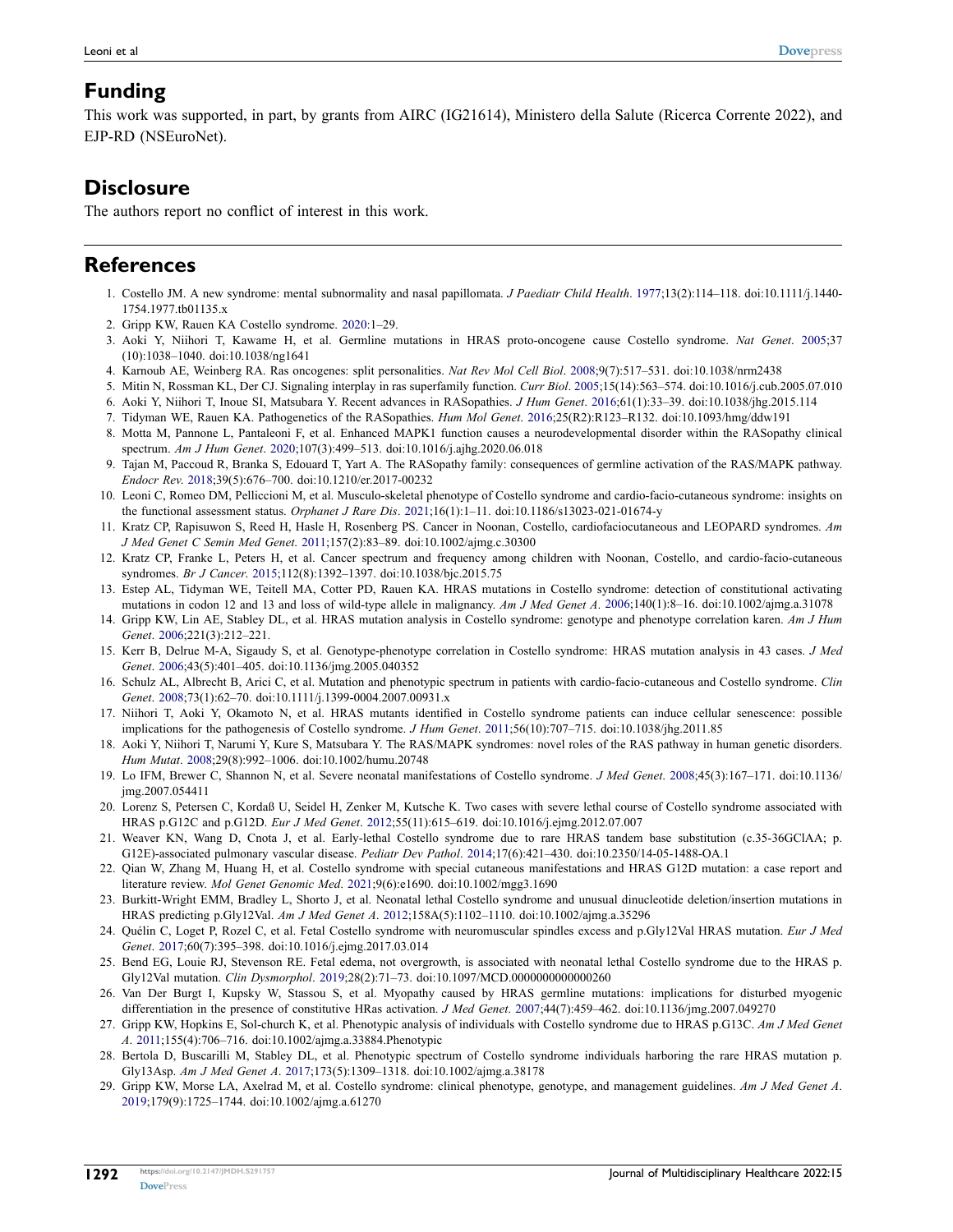- <span id="page-16-0"></span>30. Hiippala A, Vasilescu C, Tallila J, et al. The rare Costello variant HRAS c.173C>T (p.T58I) with severe neonatal hypertrophic cardiomyopathy. *Am J Med Genet A*. [2016;](#page-1-12)170(6):1433–1438. doi:[10.1002/ajmg.a.37596](https://doi.org/10.1002/ajmg.a.37596)
- <span id="page-16-1"></span>31. Gripp KW, Sol-Church K, Smpokou P, et al. An attenuated phenotype of Costello syndrome in three unrelated individuals with a HRAS c.179G>A (p.Gly60Asp) mutation correlates with uncommon functional consequences. *Am J Med Genet A*. [2015;](#page-1-13)167A(9):2085–2097. doi:[10.1002/ajmg.a.37128](https://doi.org/10.1002/ajmg.a.37128)
- <span id="page-16-2"></span>32. Denayer E, Parret A, Chmara M, et al. Mutation analysis in Costello syndrome: functional and structural characterization of the HRAS p. Lys117Arg mutation. *Hum Mutat*. [2008;](#page-1-13)29(2):232–239. doi:[10.1002/humu.20616](https://doi.org/10.1002/humu.20616)
- <span id="page-16-27"></span><span id="page-16-3"></span>33. Chiu ATG, Leung GK-C, Chu -YW-Y, Gripp KW, Chung BH-Y. A novel patient with an attenuated Costello syndrome phenotype due to an HRAS mutation affecting codon 146-Literature review and update. *Am J Med Genet A*. [2017;](#page-1-11)173(4):1109–1114. doi:[10.1002/ajmg.a.38118](https://doi.org/10.1002/ajmg.a.38118)
- <span id="page-16-4"></span>34. Gripp KW, Innes AM, Axelrad ME, et al. Costello syndrome associated with novel germline HRAS mutations: an attenuated phenotype? *Am J Med Genet A*. [2008;](#page-1-11)146A(6):683–690. doi:[10.1002/ajmg.a.32227](https://doi.org/10.1002/ajmg.a.32227)
- <span id="page-16-5"></span>35. Gripp KW, Kolbe V, Brandenstein LI, Rosenberger G. Attenuated phenotype of Costello syndrome and early death in a patient with an HRAS mutation (c.179G>T; p.Gly60Val) affecting signalling dynamics. *Clin Genet*. [2017;](#page-1-14)92(3):332–337. doi:[10.1111/cge.12980](https://doi.org/10.1111/cge.12980)
- <span id="page-16-6"></span>36. Sheffield BS, Yip S, Ruchelli ED, et al. Fatal congenital hypertrophic cardiomyopathy and a pancreatic nodule morphologically identical to focal lesion of congenital hyperinsulinism in an infant with Costello syndrome: case report and review of the literature. *Pediatr Dev Pathol*. [2015](#page-1-8);18(3):237–244. doi:[10.2350/14-07-1525-CR.1](https://doi.org/10.2350/14-07-1525-CR.1)
- <span id="page-16-7"></span>37. Gripp KW, Hopkins E, Serrano A, Leonard NJ, Stabley DL, Sol-Church K. Transmission of the rare HRAS mutation (c. 173C > T; p.T58I) further illustrates its attenuated phenotype. *Am J Med Genet A*. [2012;](#page-1-15)158A(5):1095–1101. doi:[10.1002/ajmg.a.35294](https://doi.org/10.1002/ajmg.a.35294)
- <span id="page-16-8"></span>38. Girisha KM, Lewis LE, Phadke SR, Kutsche K. Costello syndrome with severe cutis laxa and mosaic HRAS G12S mutation. *Am J Med Genet A*. [2010;](#page-2-1)152A(11):2861–2864. doi:[10.1002/ajmg.a.33687](https://doi.org/10.1002/ajmg.a.33687)
- 39. Gripp KW, Stabley DL, Nicholson L, Hoffman JD, Sol-Church K. Somatic mosaicism for an HRAS mutation causes Costello syndrome. *Am J Med Genet A*. 2006;140(20):2163–2169. doi:[10.1002/ajmg.a.31456](https://doi.org/10.1002/ajmg.a.31456)
- 40. Liang J, Guo Y, Lu Z, Yu H, Wu L, Yao Z. Woolly hair nevus caused by somatic mutation and Costello syndrome caused by germline mutation in HRAS: consider parental mosaicism in prenatal counseling. *J Dermatol*. 2022;49(1):161–164. doi:[10.1111/1346-8138.16177](https://doi.org/10.1111/1346-8138.16177)
- <span id="page-16-9"></span>41. Sol-Church K, Stabley DL, Demmer LA, et al. Male-to-male transmission of Costello syndrome: G12S HRAS germline mutation inherited from a father with somatic mosaicism. *Am J Med Genet A*. 2009;149A(3):315–321. doi:[10.1002/ajmg.a.32639](https://doi.org/10.1002/ajmg.a.32639)
- <span id="page-16-10"></span>42. Zampino G, Pantaleoni F, Carta C, et al. Diversity, parental germline origin, and phenotypic spectrum of de novo HRAS missense changes in Costello syndrome. *Hum Mutat*. [2007;](#page-2-2)28(3):265–272. doi:[10.1002/humu.20431](https://doi.org/10.1002/humu.20431)
- <span id="page-16-11"></span>43. Gripp KW, Bifeld E, Stabley DL, et al. A novel HRAS substitution (c.266C>G; p.S89C) resulting in decreased downstream signaling suggests a new dimension of RAS pathway dysregulation in human development. *Am J Med Genet A*. [2012](#page-2-3);158A(9):2106–2118. doi:[10.1002/ajmg.](https://doi.org/10.1002/ajmg.a.35449) [a.35449](https://doi.org/10.1002/ajmg.a.35449)
- <span id="page-16-28"></span><span id="page-16-12"></span>44. Gremer L, De Luca A, Merbitz-Zahradnik T, et al. Duplication of Glu37 in the switch I region of HRAS impairs effector/GAP binding and underlies Costello syndrome by promoting enhanced growth factor-dependent MAPK and AKT activation. *Hum Mol Genet*. [2010](#page-2-4);19 (5):790–802. doi:[10.1093/hmg/ddp548](https://doi.org/10.1093/hmg/ddp548)
- <span id="page-16-13"></span>45. Gripp KW, Baker L, Robbins KM, et al. The novel duplication HRAS c.186\_206dup p. (Glu62\_Arg68dup): clinical and functional aspects. *Eur J Hum Genet*. [2020;](#page-2-5)28(11):1548–1554. doi:[10.1038/s41431-020-0662-4](https://doi.org/10.1038/s41431-020-0662-4)
- <span id="page-16-15"></span>46. Lorenz S, Lissewski C, Simsek-Kiper PO, et al. Functional analysis of a duplication (p.E63\_D69dup) in the switch II region of HRAS: new aspects of the molecular pathogenesis underlying Costello syndrome. *Hum Mol Genet*. [2013;](#page-2-6)22(8):1643–1653. doi:[10.1093/hmg/ddt014](https://doi.org/10.1093/hmg/ddt014)
- <span id="page-16-14"></span>47. Nagai K, Niihori T, Okamoto N, et al. Duplications in the G3 domain or switch II region in HRAS identified in patients with Costello syndrome. *Hum Mutat*. [2022](#page-2-7);43(1):3–15. doi:[10.1002/humu.24287](https://doi.org/10.1002/humu.24287)
- <span id="page-16-16"></span>48. Xu F, Wang HJ, Lin ZM, Yu B. Recurrent duplication mutation in HRAS causing mild Costello syndrome in a Chinese patient. *Clin Exp Dermatol*. 2015;40(4):404–407. doi:[10.1111/ced.12571](https://doi.org/10.1111/ced.12571)
- <span id="page-16-17"></span>49. Pantaleoni F, Lev D, Cirstea IC, et al. Aberrant HRAS transcript processing underlies a distinctive phenotype within the RASopathy clinical spectrum. *Hum Mutat*. [2017](#page-2-8);38(7):798–804. doi:[10.1002/humu.23224](https://doi.org/10.1002/humu.23224)
- <span id="page-16-18"></span>50. Schøler Nørgaard M, Mogra R, Pinner J, et al. Fetal Costello syndrome: description of phenotype of HRAS exon 1 mutations. *Ultrasound Obstet Gynecol*. [2020](#page-3-3);55(2):274–275. doi:[10.1002/uog.20281](https://doi.org/10.1002/uog.20281)
- <span id="page-16-19"></span>51. Lin AE, O'Brien B, Demmer LA, et al. Prenatal features of Costello syndrome: ultrasonographic findings and atrial tachycardia. *Prenat Diagn*. [2009](#page-3-4);29(7):682–690. doi:[10.1002/pd.2276](https://doi.org/10.1002/pd.2276)
- <span id="page-16-20"></span>52. Lan L-B, Li D-Z. Idiopathic polyhydramnios and foetal macrosomia in the absence of maternal diabetes: clinical vigilance for Costello syndrome. *J Obstet Gynaecol*. [2021;](#page-3-5)1–3. doi:[10.1080/01443615.2021.1959533](https://doi.org/10.1080/01443615.2021.1959533)
- <span id="page-16-21"></span>53. Shankar SP, Fallurin R, Watson T, et al. Ophthalmic manifestations in Costello syndrome caused by Ras pathway dysregulation during development. *Ophthalmic Genet*. [2021](#page-3-6):1–10. DOI:[10.1080/13816810.2021.1978103.](https://doi.org/10.1080/13816810.2021.1978103)
- <span id="page-16-22"></span>54. Zampino G, Mastroiacovo P, Ricci R, et al. Costello syndrome: further clinical delineation, natural history, genetic definition, and nosology. *Am J Med Genet*. [1993](#page-4-1);47(2):176–183. doi:[10.1002/ajmg.1320470210](https://doi.org/10.1002/ajmg.1320470210)
- <span id="page-16-23"></span>55. Sammon MR, Doyle D, Hopkins E, et al. Normative growth charts for individuals with Costello syndrome. *Am J Med Genet Part A*. [2012](#page-4-2);158 A(11):2692–2699. doi:[10.1002/ajmg.a.35534](https://doi.org/10.1002/ajmg.a.35534)
- <span id="page-16-24"></span>56. Leoni C, Onesimo R, Giorgio V, et al. Understanding growth failure in Costello syndrome: increased resting energy expenditure. *J Pediatr*. [2016](#page-4-3);170:322–324. doi:[10.1016/j.jpeds.2015.11.076](https://doi.org/10.1016/j.jpeds.2015.11.076)
- <span id="page-16-25"></span>57. Aftab S, Dattani MT. Pathogenesis of growth failure in Rasopathies. *Pediatr Endocrinol Rev*. [2019](#page-4-3);16(Suppl 2):447–458. doi:[10.17458/per.](https://doi.org/10.17458/per.vol16.2019.ad.pathogenesisrasopathies) [vol16.2019.ad.pathogenesisrasopathies](https://doi.org/10.17458/per.vol16.2019.ad.pathogenesisrasopathies)
- <span id="page-16-26"></span>58. Leoni C, Giorgio V, Onesimo R, Kuczynska E, Zampino G. Impact of Costello syndrome on growth patterns. *Am J Med Genet Part A*. [2020](#page-4-4);182 (11):2797–2799. doi:[10.1002/ajmg.a.61812](https://doi.org/10.1002/ajmg.a.61812)
- <span id="page-16-29"></span>59. Mendoza MC, Er EE, Blenis J. The Ras-ERK and PI3K-mTOR pathways: cross-talk and compensation. *Trends Biochem Sci*. [2011](#page-7-0);36 (6):320–328. doi:[10.1016/j.tibs.2011.03.006](https://doi.org/10.1016/j.tibs.2011.03.006)
- <span id="page-16-30"></span>60. Carpentieri G, Leoni C, Pietraforte D, et al. Hyperactive HRAS dysregulates energetic metabolism in fibroblasts from patients with Costello syndrome via enhanced production of reactive oxidizing species. *Hum Mol Genet*. [2021](#page-5-1). doi:[10.1093/hmg/ddab270](https://doi.org/10.1093/hmg/ddab270)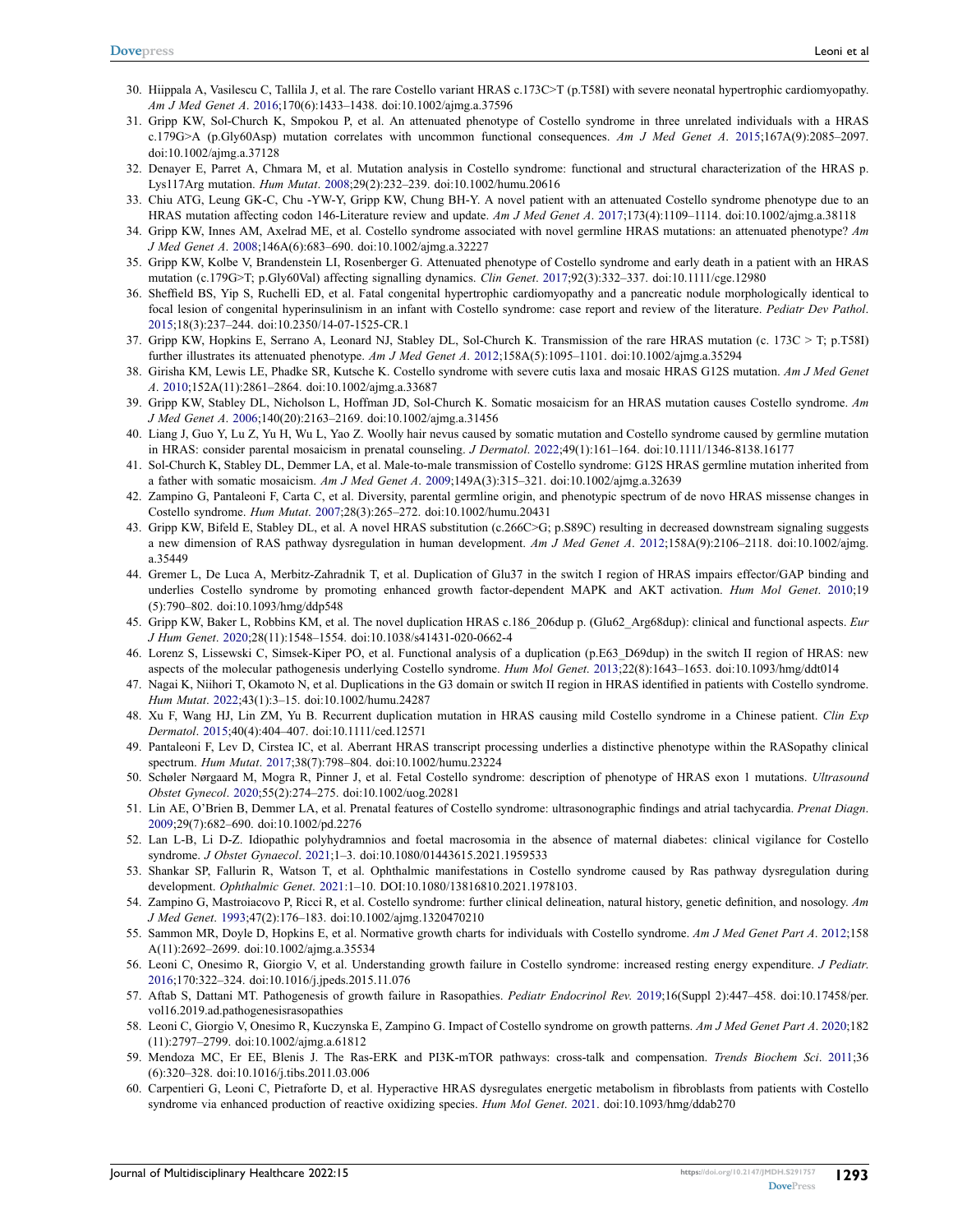- <span id="page-17-0"></span>61. Gregersen N, Viljoen D. Costello syndrome with growth hormone deficiency and hypoglycemia: a new report and review of the endocrine associations. *Am J Med Genet A*. [2004](#page-7-1);129A(2):171–175. doi:[10.1002/ajmg.a.30189](https://doi.org/10.1002/ajmg.a.30189)
- <span id="page-17-1"></span>62. Gripp KW, Lin AE. Costello syndrome: a Ras/mitogen activated protein kinase pathway syndrome (rasopathy) resulting from HRAS germline mutations. *Genet Med*. [2012](#page-7-1);14(3):285–292. doi:[10.1038/gim.0b013e31822dd91f](https://doi.org/10.1038/gim.0b013e31822dd91f)
- <span id="page-17-16"></span>63. Fidan M, Chennappan S, Cirstea IC. Studying metabolic abnormalities in the Costello syndrome HRAS G12V mouse model: isolation of mouse embryonic fibroblasts and their in vitro adipocyte differentiation. *Methods Mol Biol*. [2021](#page-7-2);2262:397–409. doi:[10.1007/978-1-0716-1190-6\\_24](https://doi.org/10.1007/978-1-0716-1190-6_24)
- <span id="page-17-17"></span>64. Leoni C, Flex E. Costello syndrome: the challenge of hypoglycemia and failure to thrive. *EBioMedicine*. [2018;](#page-7-3)27:5–6. doi:[10.1016/j.](https://doi.org/10.1016/j.ebiom.2017.12.006) [ebiom.2017.12.006](https://doi.org/10.1016/j.ebiom.2017.12.006)
- <span id="page-17-2"></span>65. Oba D, Inoue S, Miyagawa-Tomita S, et al. Mice with an oncogenic HRAS mutation are resistant to high-fat diet-induced obesity and exhibit impaired hepatic energy homeostasis. *EBioMedicine*. [2018;](#page-7-3)27:138–150. doi:[10.1016/j.ebiom.2017.11.029](https://doi.org/10.1016/j.ebiom.2017.11.029)
- <span id="page-17-18"></span><span id="page-17-3"></span>66. Ugata K, Imamachi N, Hashimoto A, Saito Y. Anesthetic management in an adult patient with Costello syndrome: a case report. *A&A Pract*. [2019](#page-7-4);13(2):41–43. doi:[10.1213/xaa.0000000000000983](https://doi.org/10.1213/xaa.0000000000000983)
- <span id="page-17-19"></span><span id="page-17-4"></span>67. Dileone M, Zampino G, Profice P, et al. Dystonia in Costello syndrome. *Parkinsonism Relat Disord*. [2012](#page-7-5);18(6):798–800. doi:[10.1016/j.](https://doi.org/10.1016/j.parkreldis.2012.03.015) [parkreldis.2012.03.015](https://doi.org/10.1016/j.parkreldis.2012.03.015)
- <span id="page-17-20"></span>68. Alfieri P, Piccini G, Caciolo C, et al. Differential effects of HRAS mutation on LTP-like activity induced by different protocols of repetitive transcranial magnetic stimulation. *Am J Med Genet Part A*. [2011](#page-7-5);9(1):3445–3456. doi:[10.1002/ajmg.a.36374](https://doi.org/10.1002/ajmg.a.36374)
- <span id="page-17-21"></span>69. Romeo DM, Specchia A, Fasano A, et al. Treatment of dystonia using trihexyphenidyl in Costello syndrome. *Brain Sci*. [2020;](#page-7-6)10(7):450. doi:[10.3390/brainsci10070450](https://doi.org/10.3390/brainsci10070450)
- <span id="page-17-22"></span><span id="page-17-5"></span>70. Kawame H, Matsui M, Kurosawa K, et al. Further delineation of the behavioral and neurologic features in Costello syndrome. *Am J Med Genet*. [2003](#page-5-2);118(1):8–14. doi:[10.1002/ajmg.a.10236](https://doi.org/10.1002/ajmg.a.10236)
- <span id="page-17-23"></span>71. Axelrad ME, Glidden R, Nicholson L, Gripp KW. Adaptive skills, cognitive, and behavioral characteristics of Costello syndrome. *Am J Med Genet*. [2004](#page-5-3);128 A(4):396–400. doi:[10.1002/ajmg.a.30140](https://doi.org/10.1002/ajmg.a.30140)
- <span id="page-17-24"></span>72. Schreiber J, Grimbergen L-A, Overwater I, et al. Mechanisms underlying cognitive deficits in a mouse model for Costello syndrome are distinct from other RASopathy mouse models. *Sci Rep*. [2017](#page-7-7);7(1):1256. doi:[10.1038/s41598-017-01218-0](https://doi.org/10.1038/s41598-017-01218-0)
- <span id="page-17-25"></span><span id="page-17-6"></span>73. Kang M, Lee Y-S. The impact of RASopathy-associated mutations on CNS development in mice and humans. *Mol Brain*. [2019;](#page-7-7)12(1):96. doi:[10.1186/s13041-019-0517-5](https://doi.org/10.1186/s13041-019-0517-5)
- <span id="page-17-26"></span>74. Gripp KW, Hopkins E, Doyle D, Dobyns WB. High incidence of progressive postnatal cerebellar enlargement in Costello syndrome: brain overgrowth associated with HRAS mutations as the likely cause of structural brain and spinal cord abnormalities. *Am J Med Genet Part A*. [2010](#page-5-4);152(5):1161–1168. doi:[10.1002/ajmg.a.33391](https://doi.org/10.1002/ajmg.a.33391)
- <span id="page-17-7"></span>75. Calandrelli R, D'Apolito G, Marco P, Zampino G, Tartaglione T, Colosimo C. Costello syndrome: analysis of the posterior cranial fossa in children with posterior fossa crowding. *Neuroradiol J*. [2015](#page-5-4);28(3):254–258. doi:[10.1177/1971400915592549](https://doi.org/10.1177/1971400915592549)
- <span id="page-17-8"></span>76. Lin AE, Alexander ME, Colan SD, et al. Clinical, pathological, and molecular analyses of cardiovascular abnormalities in Costello syndrome: a Ras/MAPK pathway syndrome. *Am J Med Genet Part A*. [2011;](#page-5-5)155(3):486–507. doi:[10.1002/ajmg.a.33857](https://doi.org/10.1002/ajmg.a.33857)
- <span id="page-17-10"></span><span id="page-17-9"></span>77. Gelb BD, Roberts AE, Tartaglia M. Cardiomyopathies in Noonan syndrome and the other RASopathies. *Prog Pediatr Cardiol*. [2015](#page-8-1);39 (1):13–19. doi:[10.1016/j.ppedcard.2015.01.002](https://doi.org/10.1016/j.ppedcard.2015.01.002)
- <span id="page-17-30"></span>78. Leoni C, Blandino R, Delogu AB, et al. Genotype-cardiac phenotype correlations in a large single-center cohort of patients affected by RASopathies: clinical implications and literature review. *Am J Med Genet*. [2021.](#page-8-2) doi:[10.1002/ajmg.a.62529](https://doi.org/10.1002/ajmg.a.62529)
- <span id="page-17-27"></span><span id="page-17-11"></span>79. Lioncino M, Monda E, Verrillo F, et al. Hypertrophic cardiomyopathy in rasopathies: diagnosis, clinical characteristics, prognostic implications, and management. *Heart Fail Clin*. [2022;](#page-8-2)18(1):19–29. doi:[10.1016/j.hfc.2021.07.004](https://doi.org/10.1016/j.hfc.2021.07.004)
- <span id="page-17-28"></span><span id="page-17-12"></span>80. Kuniba H, Pooh RK, Sasaki K, et al. Prenatal diagnosis of Costello syndrome using 3D ultrasonography amniocentesis confirmation of the rare HRAS mutation G12D. *Am J Med Genet A*. [2009](#page-8-0);149A(4):785–787. doi:[10.1002/ajmg.a.32335](https://doi.org/10.1002/ajmg.a.32335)
- <span id="page-17-29"></span><span id="page-17-13"></span>81. Mori M, Yamagata T, Mori Y, et al. Elastic fiber degeneration in Costello syndrome. *Am J Med Genet*. [1996](#page-8-0);61(4):304–309. doi:[10.1002/\(SICI\)](https://doi.org/10.1002/(SICI)1096-8628(19960202)61:4%3C304::AID-AJMG2%3E3.0.CO;2-U) [1096-8628\(19960202\)61:4<304::AID-AJMG2>3.0.CO;2-U](https://doi.org/10.1002/(SICI)1096-8628(19960202)61:4%3C304::AID-AJMG2%3E3.0.CO;2-U)
- <span id="page-17-31"></span><span id="page-17-14"></span>82. Calcagni G, Gagliostro G, Limongelli G, et al. Atypical cardiac defects in patients with RASopathies: updated data on CARNET study. *Birth Defects Res*. [2020](#page-5-5);112(10):725–731. doi:[10.1002/bdr2.1670](https://doi.org/10.1002/bdr2.1670)
- <span id="page-17-15"></span>83. Calcagni G, Limongelli G, D'Ambrosio A, et al. Data on cardiac defects, morbidity and mortality in patients affected by RASopathies. CARNET study results. *Data Br*. 2018;16:649–654. doi:[10.1016/j.dib.2017.11.085](https://doi.org/10.1016/j.dib.2017.11.085)
- <span id="page-17-32"></span>84. Calcagni G, Limongelli G, D'Ambrosio A, et al. Cardiac defects, morbidity and mortality in patients affected by RASopathies. CARNET study results. *Int J Cardiol*. 2017;245:92–98. doi:[10.1016/j.ijcard.2017.07.068](https://doi.org/10.1016/j.ijcard.2017.07.068)
- <span id="page-17-33"></span>85. Gomez-Ospina N, Kuo C, Ananth AL, et al. Respiratory system involvement in Costello syndrome. *Am J Med Genet Part A*. [2016](#page-5-6);170 (7):1849–1857. doi:[10.1002/ajmg.a.37655](https://doi.org/10.1002/ajmg.a.37655)
- <span id="page-17-34"></span>86. Vasta I, Scarano E, Rigante M, et al. Obstructive sleep apnea in Costello syndrome. *Am J Hum Genet*. [2006;](#page-5-7)221(3):212–221.
- <span id="page-17-35"></span>87. Shikany AR, Baker L, Stabley DL, et al. Medically actionable comorbidities in adults with Costello syndrome. *Am J Med Genet Part A*. [2020](#page-5-8);182(1):130–136. doi:[10.1002/ajmg.a.61394](https://doi.org/10.1002/ajmg.a.61394)
- <span id="page-17-36"></span>88. Alfieri P, Cesarini L, Zampino G, et al. Visual function in Noonan and LEOPARD syndrome. *Neuropediatrics*. [2008;](#page-9-0)39(6):335–340. doi:[10.1055/s-0029-1216354](https://doi.org/10.1055/s-0029-1216354)
- <span id="page-17-37"></span>89. Pierpont ME, Richards M, Engel WK, Mendelsohn NJ, Summers CG. Retinal dystrophy in two boys with Costello syndrome due to the HRAS p.Gly13Cys mutation. *Am J Med Genet A*. [2017](#page-5-9);173(5):1342–1347. doi:[10.1002/ajmg.a.38110](https://doi.org/10.1002/ajmg.a.38110)
- <span id="page-17-38"></span>90. Thakur A, Thakur V, Choudhary T, Mahajan R, Kulshrestha A, Gupta A. Anterior lenticular opacities in Costello syndrome. *Am J Ophthalmol Case Rep*. [2021](#page-5-9);22:101036. doi:[10.1016/j.ajoc.2021.101036](https://doi.org/10.1016/j.ajoc.2021.101036)
- <span id="page-17-39"></span>91. Stevenson DA, Yang FC. The musculoskeletal phenotype of the RASopathies. *Am J Med Genet C Semin Med Genet*. [2011;](#page-5-10)157(2):90–103. doi:[10.1002/ajmg.c.30296](https://doi.org/10.1002/ajmg.c.30296)
- <span id="page-17-40"></span>92. Leoni C, Bisanti C, Viscogliosi G, et al. Bone tissue homeostasis and risk of fractures in Costello syndrome: a 4-year follow-up study. *Am J Med Genet A*. [2021.](#page-6-0) doi:[10.1002/ajmg.a.62615](https://doi.org/10.1002/ajmg.a.62615)
- <span id="page-17-41"></span>93. Siegel DH, Mann JA, Krol AL, Rauen KA. Dermatological phenotype in Costello syndrome: consequences of Ras dysregulation in development. *Br J Dermatol*. [2012](#page-6-1);166(3):601–607. doi:[10.1111/j.1365-2133.2011.10744.x](https://doi.org/10.1111/j.1365-2133.2011.10744.x)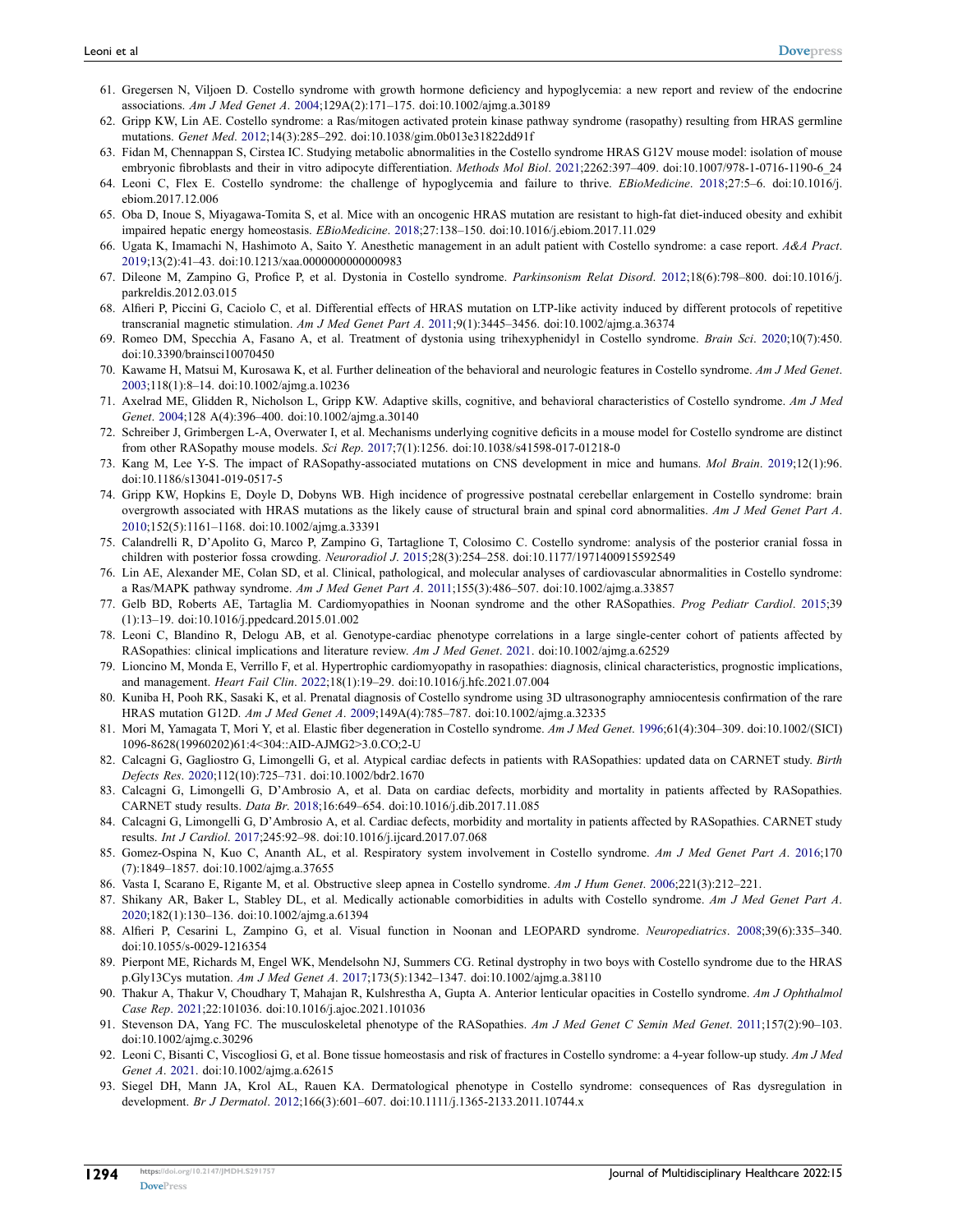- <span id="page-18-12"></span><span id="page-18-11"></span><span id="page-18-10"></span><span id="page-18-7"></span><span id="page-18-6"></span><span id="page-18-5"></span><span id="page-18-4"></span><span id="page-18-3"></span><span id="page-18-2"></span>94. Marukian NV, Levinsohn JL, Craiglow BG, Milstone LM, Choate KA. Palmoplantar keratoderma in Costello syndrome responsive to acitretin. *Pediatr Dermatol*. [2017](#page-6-1);34(2):160–162. doi:[10.1111/pde.13057](https://doi.org/10.1111/pde.13057)
- <span id="page-18-13"></span><span id="page-18-8"></span>95. Gripp KW. Tumor predisposition in Costello syndrome. *Am J Med Genet C Semin Med Genet*. [2005;](#page-6-2)137 C(1):72–77. doi:[10.1002/ajmg.c.30065](https://doi.org/10.1002/ajmg.c.30065)
- 96. Leoni C, Paradiso FV, Foschi N, et al. Prevalence of bladder cancer in Costello syndrome: new insights to drive clinical decision-making. *Clin Genet*. [2022](#page-6-3);101(4):454–458. doi:[10.1111/cge.14111](https://doi.org/10.1111/cge.14111)
- <span id="page-18-9"></span>97. Menke J, Pauli S, Sigler M, et al. Uniparental trisomy of a mutated HRAS proto-oncogene in embryonal rhabdomyosarcoma of a patient with Costello syndrome. *J Clin Oncol*. [2015;](#page-10-1)33(13):e62–5. doi:[10.1200/JCO.2013.49.6539](https://doi.org/10.1200/JCO.2013.49.6539)
- <span id="page-18-14"></span>98. Johnson B, Goldberg-Strassler D, Gripp K, Thacker M, Leoni C, Stevenson D. Function and disability in children with Costello syndrome and Cardiofaciocutaneous syndrome. *Am J Med Genet A*. [2015;](#page-5-8)167A(1):40–44. doi:[10.1002/ajmg.a.36828](https://doi.org/10.1002/ajmg.a.36828)
- <span id="page-18-15"></span><span id="page-18-0"></span>99. Detweiler S, Thacker MM, Hopkins E, Conway L, Gripp KW. Orthopedic manifestations and implications for individuals with Costello syndrome. *Am J Med Genet Part A*. [2013](#page-5-10);161(8):1940–1949. doi:[10.1002/ajmg.a.36047](https://doi.org/10.1002/ajmg.a.36047)
- <span id="page-18-18"></span>100. White SM, Graham JM, Kerr B, et al. The adult phenotype in Costello syndrome. *Am J Med Genet*. [2005;](#page-6-0)136 A(2):128–135. doi:[10.1002/ajmg.](https://doi.org/10.1002/ajmg.a.30747) [a.30747](https://doi.org/10.1002/ajmg.a.30747)
- <span id="page-18-16"></span>101. Reinker KA, Stevenson DA, Tsung A. Orthopaedic conditions in Ras/MAPK related disorders. *J Pediatr Orthop*. 2011;31(5):599–605. doi:[10.1097/BPO.0b013e318220396e](https://doi.org/10.1097/BPO.0b013e318220396e)
- <span id="page-18-17"></span>102. Leoni C, Stevenson DA, Martini L, et al. Decreased bone mineral density in Costello syndrome. *Mol Genet Metab*. [2014](#page-6-0);111(1):41–45. doi:[10.1016/j.ymgme.2013.08.007](https://doi.org/10.1016/j.ymgme.2013.08.007)
- <span id="page-18-19"></span>103. Leoni C, Viscogliosi G, Onesimo R, et al. Characterization of bone homeostasis in individuals affected by cardio-facio-cutaneous syndrome. *Am J Med Genet A*. [2022;](#page-10-2)188(2):414–421. doi:[10.1002/ajmg.a.62588](https://doi.org/10.1002/ajmg.a.62588)
- <span id="page-18-20"></span><span id="page-18-1"></span>104. Leoni C, Triumbari EKA, Vollono C, et al. Pain in individuals with RASopathies: prevalence and clinical characterization in a sample of 80 affected patients. *Am J Med Genet Part A*. [2019;](#page-11-0)179(6):940–947. doi:[10.1002/ajmg.a.61111](https://doi.org/10.1002/ajmg.a.61111)
- <span id="page-18-21"></span>105. Kiuru M, Urban J, Zhu G, et al. RAS pathway influences the number of melanocytic nevi in cardiofaciocutaneous and Costello syndromes. *J Am Acad Dermatol*. [2020](#page-6-1);82(5):1091–1093. doi:[10.1016/j.jaad.2020.01.038](https://doi.org/10.1016/j.jaad.2020.01.038)
- <span id="page-18-22"></span>106. Leoni C, Guerriero C, Onesimo R, et al. Melanocytic nevi in RASopathies: insights on dermatological diagnostic handles. *J Eur Acad Dermatology Venereol*. [2021;](#page-6-1)35(1):e83–e85. doi:[10.1111/jdv.16824](https://doi.org/10.1111/jdv.16824)
- <span id="page-18-23"></span>107. Krab LC, Goorden SMI, Elgersma Y. Oncogenes on my mind: ERK and MTOR signaling in cognitive diseases. *Trends Genet*. [2008](#page-11-1);24 (10):498–510. doi:[10.1016/j.tig.2008.07.005](https://doi.org/10.1016/j.tig.2008.07.005)
- 108. Weeber EJ, Sweatt JD. Molecular neurobiology of human cognition. *Neuron*. 2002;33(6):845–848. doi:[10.1016/s0896-6273\(02\)00634-7](https://doi.org/10.1016/s0896-6273(02)00634-7)
- <span id="page-18-24"></span>109. Alfieri P, Piccini G, Caciolo C, et al. Behavioral profile in RASopathies. *Am J Med Genet Part A*. [2014](#page-5-3);164(4):934–942. doi:[10.1002/ajmg.](https://doi.org/10.1002/ajmg.a.36374) [a.36374](https://doi.org/10.1002/ajmg.a.36374)
- <span id="page-18-25"></span>110. Bizaoui V, Gage J, Brar R, Rauen KA, Weiss LA. RASopathies are associated with a distinct personality profile HHS Public Access. *Am J Med Genet B Neuropsychiatr Genet*. [2018;](#page-11-2)177(4):434–446. doi:[10.1002/ajmg.b.32632](https://doi.org/10.1002/ajmg.b.32632)
- <span id="page-18-26"></span>111. Schwartz DD, Katzenstein JM, Highley EJ, et al. Age-related differences in prevalence of autism spectrum disorder symptoms in children and adolescents with Costello syndrome. *Am J Med Genet Part A*. [2017;](#page-12-0)173(5):1294–1300. doi:[10.1002/ajmg.a.38174](https://doi.org/10.1002/ajmg.a.38174)
- <span id="page-18-27"></span>112. Axelrad ME, Schwartz DD, Fehlis JE, et al. Longitudinal course of cognitive, adaptive, and behavioral characteristics in Costello syndrome. *Am J Med Genet Part A*. [2009;](#page-12-1)149(12):2666–2672. doi:[10.1002/ajmg.a.33126](https://doi.org/10.1002/ajmg.a.33126)
- <span id="page-18-28"></span>113. Perrino F, Licchelli S, Serra G, et al. Psychopathological features in Noonan syndrome. *Eur J Paediatr Neurol*. [2018;](#page-12-2)22(1):170–177. doi:[10.1016/j.ejpn.2017.09.009](https://doi.org/10.1016/j.ejpn.2017.09.009)
- <span id="page-18-29"></span>114. Axelrad ME, Schwartz DD, Katzenstein JM, Hopkins E, Gripp KW. Neurocognitive, adaptive, and behavioral functioning of individuals with Costello syndrome: a review. *Am J Med Genet C Semin Med Genet*. [2011;](#page-12-3)157(2):115–122. doi:[10.1002/ajmg.c.30299](https://doi.org/10.1002/ajmg.c.30299)
- <span id="page-18-30"></span>115. Della Marca G, Leoni C, Dittoni S, et al. Increased sleep spindle activity in patients with Costello syndrome (HRAS gene mutation). *J Clin Neurophysiol*. [2011;](#page-12-4)28(3):314–318. doi:[10.1097/WNP.0b013e31821c3ad5](https://doi.org/10.1097/WNP.0b013e31821c3ad5)
- <span id="page-18-31"></span>116. Leoni C, Gullo G, Resta N, et al. First evidence of a therapeutic effect of miransertib in a teenager with Proteus syndrome and ovarian carcinoma. *Am J Med Genet A*. [2019;](#page-13-0)179(7):1319–1324. doi:[10.1002/ajmg.a.61160](https://doi.org/10.1002/ajmg.a.61160)
- <span id="page-18-32"></span>117. De Luca A, Maiello MR, D'Alessio A, Pergameno M, Normanno N. The RAS/RAF/MEK/ERK and the PI3K/AKT signalling pathways: role in cancer pathogenesis and implications for therapeutic approaches. *Expert Opin Ther Targets*. [2012;](#page-13-0)16(Suppl 2):S17–27. doi:[10.1517/](https://doi.org/10.1517/14728222.2011.639361) [14728222.2011.639361](https://doi.org/10.1517/14728222.2011.639361)
- <span id="page-18-33"></span>118. Gross AM, Frone M, Gripp KW, et al. Advancing RAS/RASopathy therapies (ART): an NCI-sponsored intramural and extramural collaboration for the study of RASopathies. *Am J Med Genet A*. [2020;](#page-13-1)182(4):866–876. doi:[10.1002/ajmg.a.61485](https://doi.org/10.1002/ajmg.a.61485)
- <span id="page-18-34"></span>119. Kontaridis MI, Roberts AE, Schill L, et al. The seventh international RASopathies symposium: pathways to a cure-expanding knowledge, enhancing research, and therapeutic discovery. *Am J Med Genet A*. [2022](#page-13-2). doi:[10.1002/ajmg.a.62716](https://doi.org/10.1002/ajmg.a.62716)
- <span id="page-18-35"></span>120. Markham A, Keam SJ. Selumetinib: first Approval. *Drugs*. [2020;](#page-13-3)80(9):931–937. doi:[10.1007/S40265-020-01331-X](https://doi.org/10.1007/S40265-020-01331-X)
- <span id="page-18-36"></span>121. Gross AM, Wolters PL, Dombi E, et al. Selumetinib in children with inoperable plexiform Neurofibromas [published correction appears in N Engl J Med. 2020 Sep 24;383(13):1290]. *N Engl J Med*. [2020;](#page-13-3)382(15):1430–1442. doi:[10.1056/NEJMoa1912735](https://doi.org/10.1056/NEJMoa1912735)
- <span id="page-18-37"></span>122. Andelfinger G, Marquis C, Raboisson MJ, et al. Hypertrophic cardiomyopathy in Noonan syndrome treated by MEK-inhibition. *J Am Coll Cardiol*. [2019;](#page-13-4)73(17):2237–2239. doi:[10.1016/j.jacc.2019.01.066](https://doi.org/10.1016/j.jacc.2019.01.066)
- <span id="page-18-38"></span>123. Jindal GA, Goyal Y, Burdine RD, Rauen KA, Shvartsman SY. RASopathies: unraveling mechanisms with animal models. *Dis Models Mech*. [2015](#page-13-5). doi:[10.1242/dmm.022442](https://doi.org/10.1242/dmm.022442)
- <span id="page-18-39"></span>124. Tidyman WE, Goodwin AF, Maeda Y, Klein OD, Rauen KA. MEK-inhibitor-mediated rescue of skeletal myopathy caused by activating Hras mutation in a Costello syndrome mouse model. *Dis Model Mech*. [2022](#page-13-6);15(2). doi:[10.1242/dmm.049166](https://doi.org/10.1242/dmm.049166)
- <span id="page-18-40"></span>125. Cox AD, Der CJ, Philips MR. Targeting RAS membrane association: back to the future for anti-RAS drug discovery? *Clin Cancer Res*. [2015](#page-13-1);21 (8):1819–1827. doi:[10.1158/1078-0432.CCR-14-3214](https://doi.org/10.1158/1078-0432.CCR-14-3214)
- <span id="page-18-41"></span>126. Rosenberger G, Meien S, Kutsche K. Oncogenic HRAS mutations cause prolonged PI3K signaling in response to epidermal growth factor in fibroblasts of patients with Costello syndrome. *Hum Mutat*. [2009;](#page-13-7)30(3):352–362. doi:[10.1002/humu.20855](https://doi.org/10.1002/humu.20855)
- <span id="page-18-42"></span>127. Saini KS, Loi S, de Azambuja E, et al. Targeting the PI3K/AKT/mTOR and Raf/MEK/ERK pathways in the treatment of breast cancer. *Cancer Treat Rev*. [2013;](#page-13-7)39(8):935–946. doi:[10.1016/j.ctrv.2013.03.009](https://doi.org/10.1016/j.ctrv.2013.03.009)